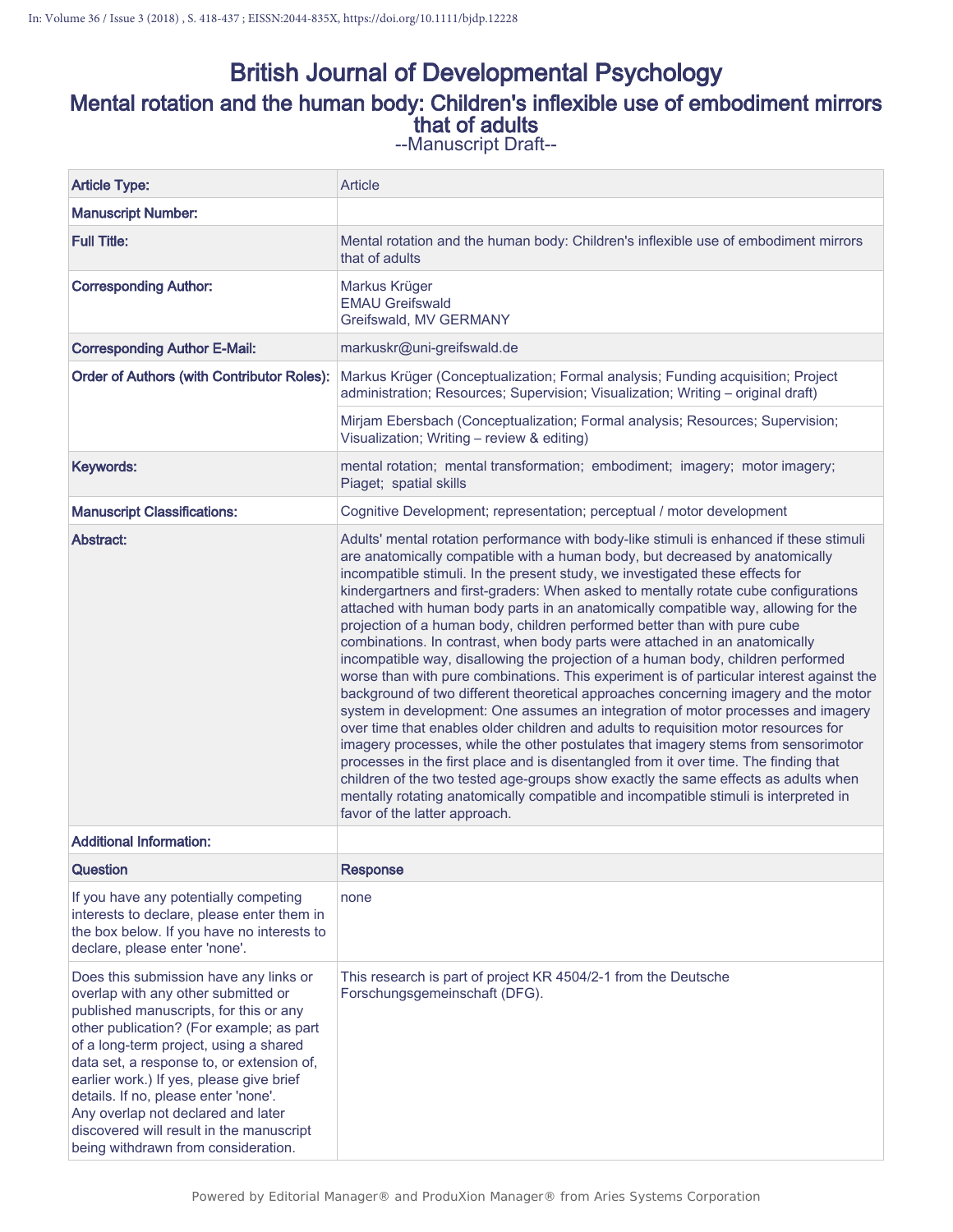| Please specify the word count of your<br>manuscript (excluding the abstract, tables,<br>figures and references). Please note that<br>any papers that are over the 5000 word<br>limit will be returned to the authors unless<br>they have received prior permission from<br>the Editor for the submission of the longer<br>manuscript. | 3616 |
|---------------------------------------------------------------------------------------------------------------------------------------------------------------------------------------------------------------------------------------------------------------------------------------------------------------------------------------|------|
|---------------------------------------------------------------------------------------------------------------------------------------------------------------------------------------------------------------------------------------------------------------------------------------------------------------------------------------|------|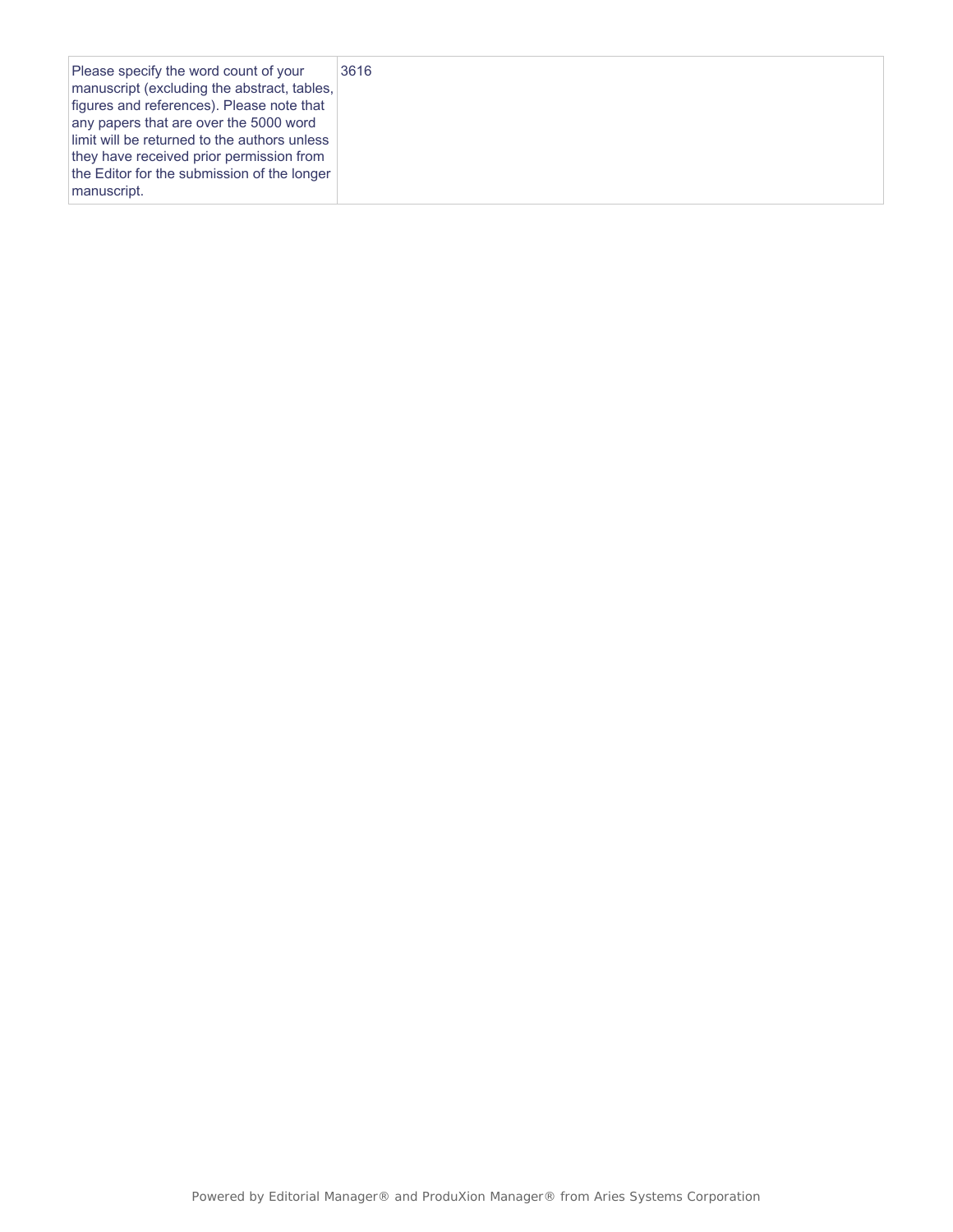## Running head: CHILDREN'S EMBODIMENT

Mental rotation and the human body: Children's inflexible use of embodiment mirrors that of adults Markus Krüger Ernst-Moritz-Arndt-Universität Greifswald, Greifswald, Germany Mirjam Ebersbach Universität Kassel, Kassel, Germany

## Author note

Markus Krüger, Institut für Psychologie, Ernst-Moritz-Arndt-Universität Greifswald, Germany. Mirjam Ebersbach, Institut für Psychologie, Universität Kassel, Germany.

We wish to thank Susanne Floß for assistance in stimuli creation and data collection. This research was supported by grant KR 4504/2-1 from the Deutsche Forschungsgemeinschaft (DFG).

Correspondence should be sent to Markus Krüger, EMAU Greifswald, Institut für Psychologie, Entwicklungspsychologie und Pädagogische Psychologie, Franz-Mehring-Str.

47, 17487 Greifswald, Germany.

Phone: ++49-3834-4203780

Fax: ++49-3834-4203763

E-mail: markuskr@uni-greifswald.de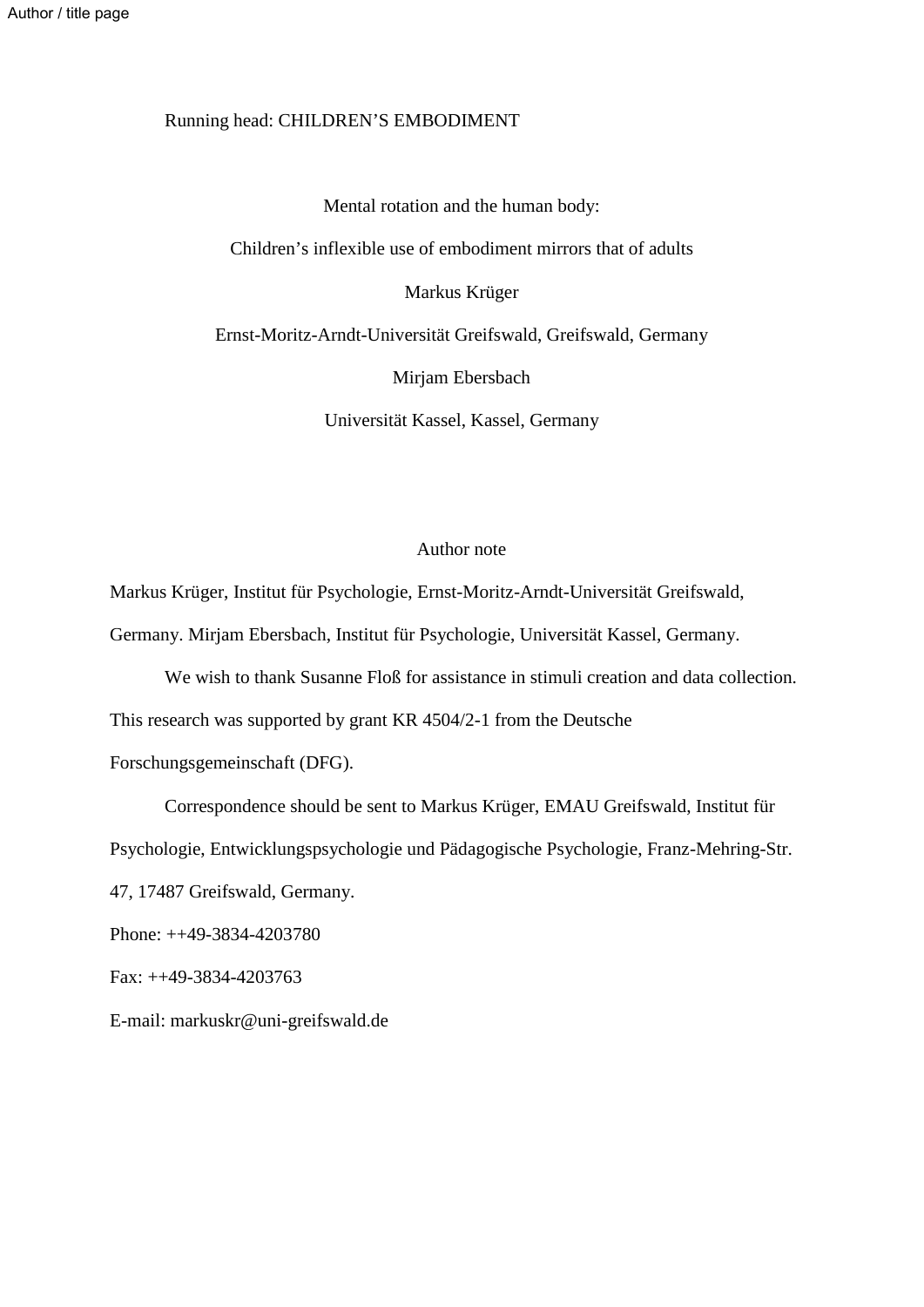## **Statement of Contribution**

*What is already known on this subject?* 

- In mental rotation, adults perform better when rotating anatomically possible stimuli as compared to rotating standard cube combinations.
- Performance is worse when rotating anatomically impossible stimuli.

## *What does this story add?*

- The present study shows that children's mental transformations mirror those of adults in these respects.
- In case of the anatomically impossible stimuli, this highlights an inflexible use of embodiment in both age groups.
- This is in line with the Piagetian assumption of imagery being based on sensorimotor processes.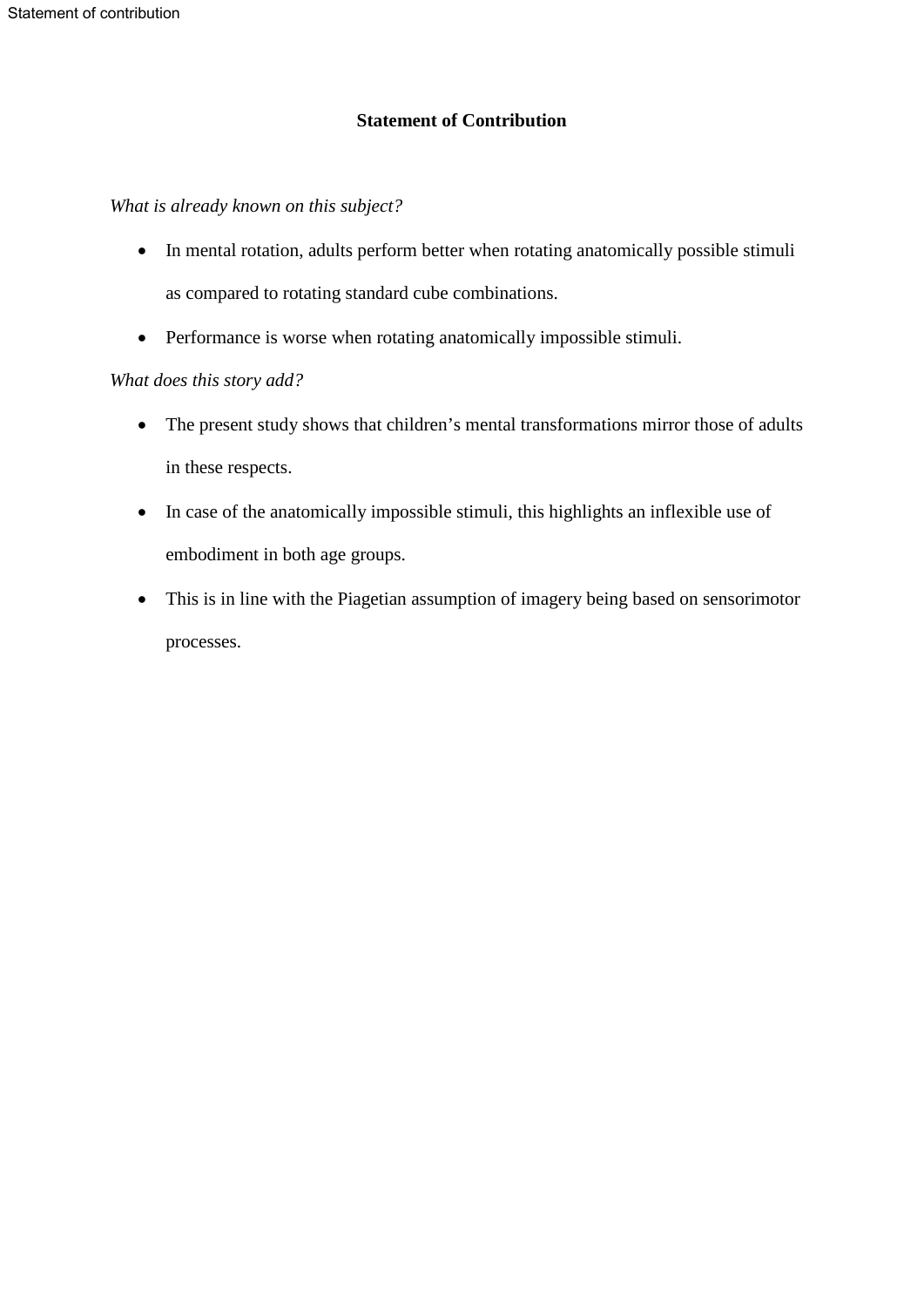#### **Abstract**

Adults' mental rotation performance with body-like stimuli is enhanced if these stimuli are anatomically compatible with a human body, but decreased by anatomically incompatible stimuli. In the present study, we investigated these effects for kindergartners and first-graders: When asked to mentally rotate cube configurations attached with human body parts in an anatomically compatible way, allowing for the projection of a human body, children performed better than with pure cube combinations. In contrast, when body parts were attached in an anatomically incompatible way, disallowing the projection of a human body, children performed worse than with pure combinations. This experiment is of particular interest against the background of two different theoretical approaches concerning imagery and the motor system in development: One assumes an integration of motor processes and imagery over time that enables older children and adults to requisition motor resources for imagery processes, while the other postulates that imagery stems from sensorimotor processes in the first place and is disentangled from it over time. The finding that children of the two tested age-groups show exactly the same effects as adults when mentally rotating anatomically compatible and incompatible stimuli is interpreted in favor of the latter approach.

Keywords: mental rotation, mental transformation, embodiment, imagery, motor imagery, Piaget, spatial skills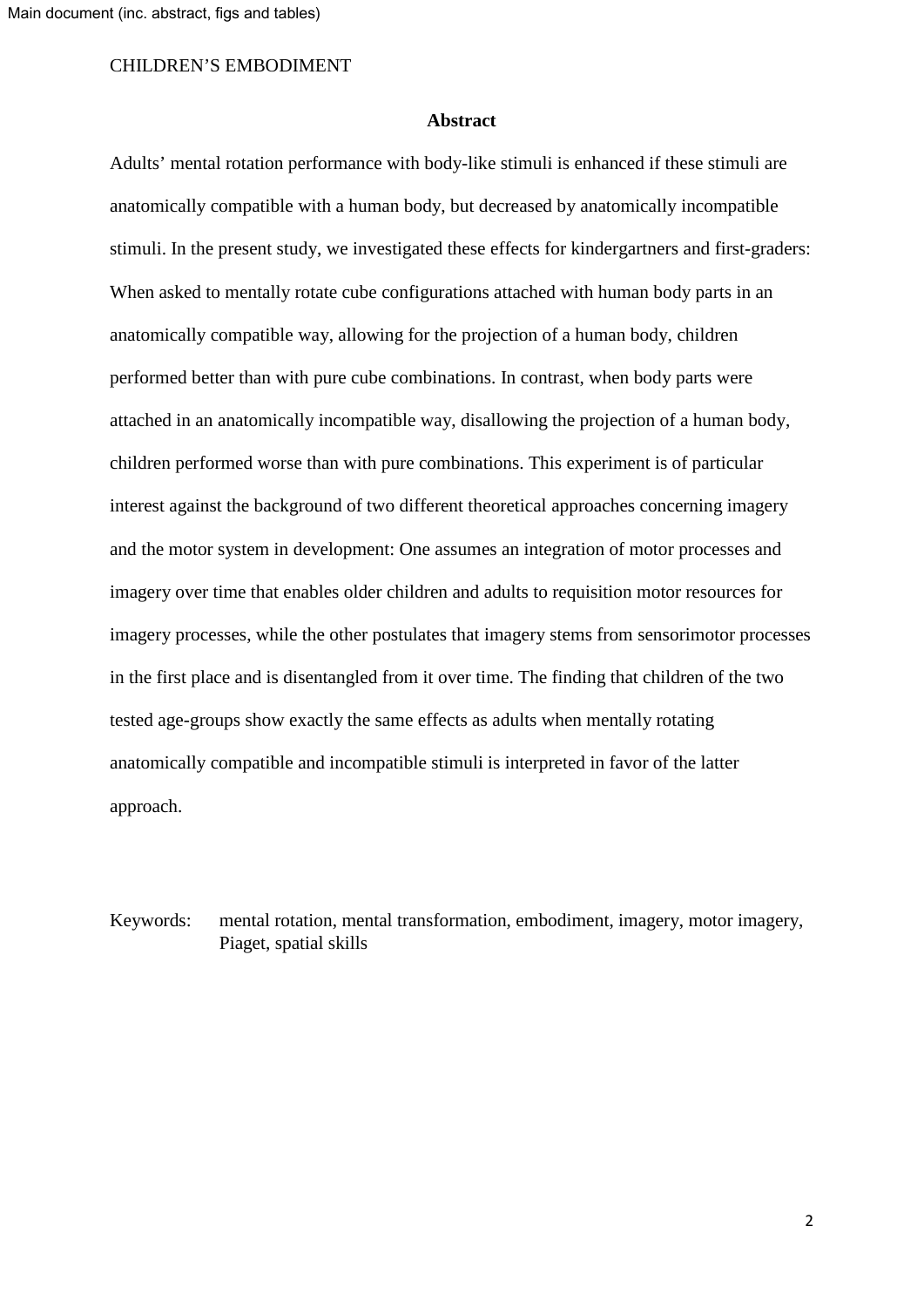## **Mental rotation and the human body:**

## **Children's inflexible use of embodiment mirrors that of adults**

When comparing adults' performance in mental rotation tasks using standard cube combinations as stimuli (see Fig. 1, left) with tasks that necessitate rotating human figures, adults are clearly better when dealing with the latter (Amorim, Isableu, & Jarraya, 2006; for mental rotation see Shepard & Metzler, 1971). This effect persists when the human figures are incomplete and mainly constructed of cubes, but with some of these cubes replaced with body parts (i.e., head, feet, and hands) and therewith allow to project a complete human body upon the stimulus material (see Fig. 1, middle). However, when these replaced cubes do not allow for a projection of the human body, because the body parts are placed in an anatomically incompatible way (see Fig. 1, right), the effect is reversed (Krüger, Amorim, & Ebersbach, 2014; see also Amorim, Isableu, & Jarraya, 2006). There is a clear hierarchy comparing the effect of these three types of stimuli. Adults perform best (i.e., faster and more often correctly) when mentally rotating the anatomically possible stimuli than when rotating the standard cube combinations and worst when presented with the anatomically impossible stimuli. The latter indicates a remarkable inflexibility when solving tasks that involve the mental transformation of stimuli containing parts of the human body. This is astonishing, as one might expect adults to be more flexible when mentally transforming the anatomically impossible stimuli: They should just ignore the body parts or use them for orientation in a more abstract manner. Apparently, this is not possible and embodiment (here: the inclusion of motor processes, body representations, and motor resources in mental transformations, see Gibbs, 2005; cf. Wilson, 2002) is forced upon the mental transformation by an inevitable projection of the human body on the stimulus material.

 The goal of the present study was to test whether effects of anatomically possible stimuli enhancing mental rotation and of anatomically impossible stimuli impeding it (see also Krüger, Amorim et al., 2014) can be obtained in children, too. This is of particular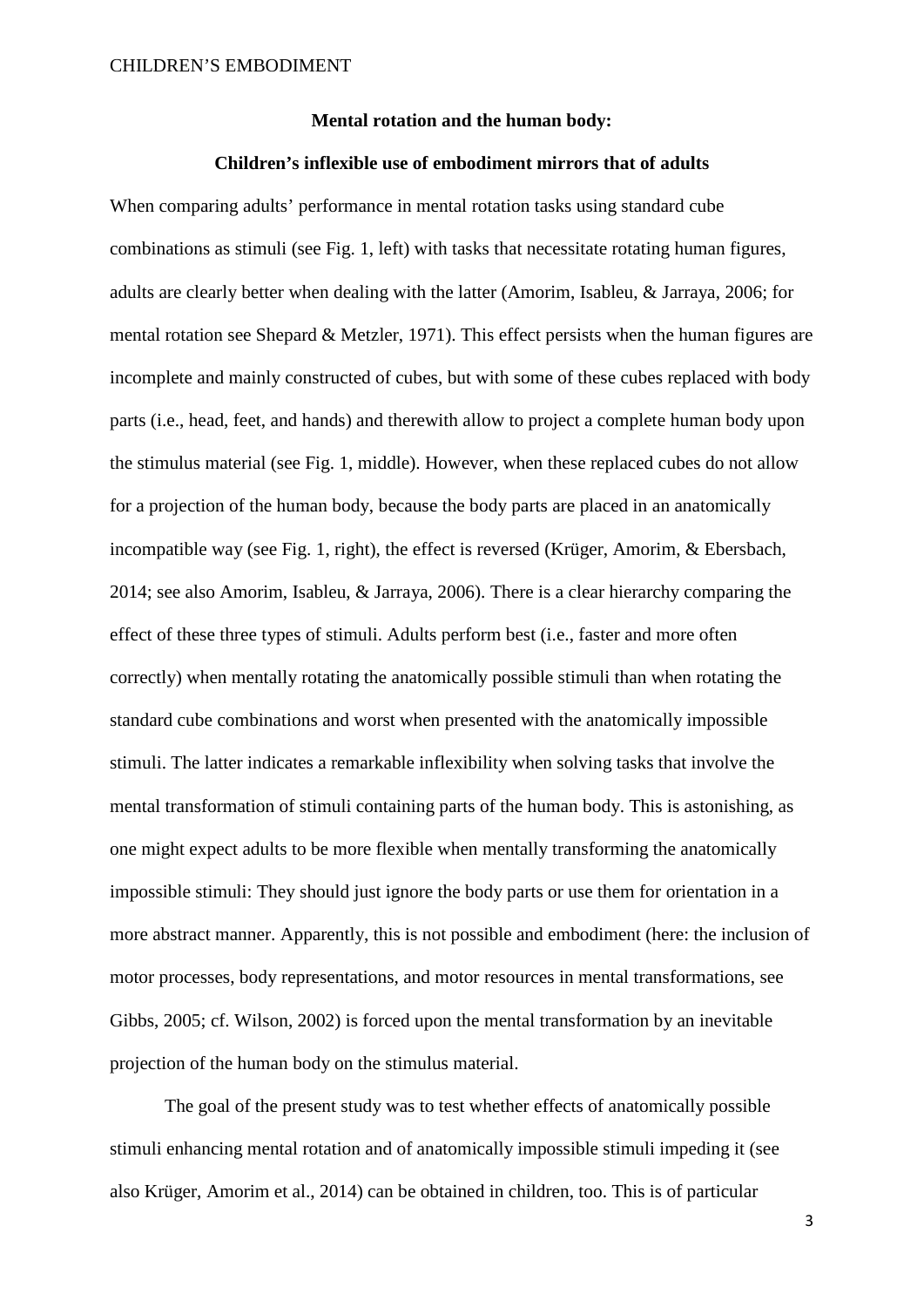theoretical interest, as empirical studies indicate a growing influence of the projection of the human body on mental rotation with age (e.g., Conson, Mazzarella, & Trojano, 2013; Krüger & Krist, 2009a; Krüger & Krist 2009b), while other studies suggest a decrease (e.g., Funk, Brugger, & Wilkening, 2005; Sekiyama, Kinoshita, & Soshi, 2014).

According to Parsons (1987, 1994; see also Sekiyama, 1982), adults' mental rotation of hands follows the actual movement capabilities of hands. That means that the actual movement constraints of the human body are reflected in the mental transformations of body parts. Among children, findings indicate that the influence of these constraints on mental transformations are more stable in older children than in younger ones (Krüger & Krist, 2009a, 2009b): While the reflections of these constraints in primary-school children closely resemble those of adults, they are inconsistent in kindergartners. In one study (Krüger & Krist, 2009a), kindergartners did only display such effects of biomechanical constraints on mental rotation for the right hand but not for the left hand, while in another study (Krüger & Krist, 2009b), the occurrence of an effect depended on kindergartners' own hand posture. A similar trend was reported by Conson et al. (2013). They tested the influence of actual movement constraints on the mental rotation of hands, too, but with adolescents of different age groups. They found a reliable effect of such constraints in 14-15-year-olds and in 17-18 year-olds, but not in the younger 11-12-year-olds. While an overall trend to more stable effects of movement constraints in older participants within studies can be seen, considering the different age ranges tested for these three mentioned studies, data seem to be inconsistent (see Discussion).

Nevertheless, these trends can be interpreted as evidence for motor imagery and motor control being integrated over development to achieve synergies for imagery tasks like mental rotation (see Caeyenberghs et al., 2009; Jeannerod, 2001).

 Other studies, however, suggest a different development. Funk et al. (2005), for instance, asked 5 to 6 years old children and adults to mentally rotate pictures of hands.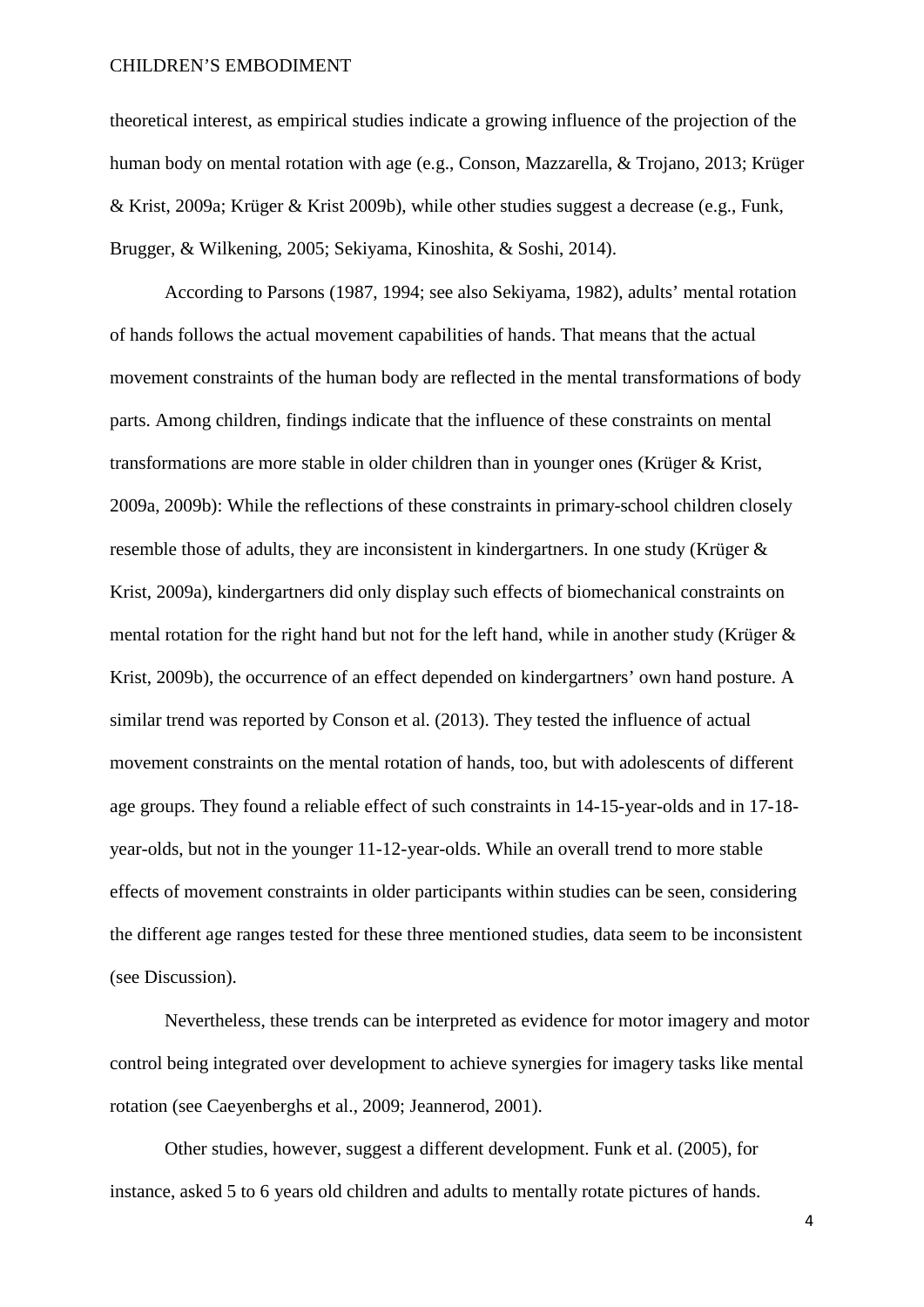Children reacted faster when their own hands matched the perspective of the depicted hands: Reaction times were shorter when stimulus hands were shown from a palmar perspective and children's hands rested palms-up than when the stimulus hands were presented from a dorsal perspective and vice versa. In adults, in contrast, effects of their own hand posture emerged only when stimulus hands were presented from a dorsal perspective but not when they were presented from a palmar perspective. According to Funk et al. (2005), this indicates a decreasing contribution of motor processes on mental imagery with age.

This follows the Piagetian view, that imagery and other higher cognitive functions are based on sensorimotor processes ontogenetically. Thus, younger children rely more on motor processes for imagery than older children and adults.

A slightly different approach is taken by Sekiyama et al. (2014). They tested children and adults with a hand rotation task, too. In their sample, 6-year-olds were largely unable to keep their hands still during the test and had to be excluded from data analysis. A measurable influence of actual movement constraints on the mental transformations of hands declined with age for the remaining age groups: The effect was stronger in 7-year-olds than in 8-yearolds and in turn stronger in 8-year-olds than in 9-year-olds – the same holds for 10-year-olds and adults, although the motor effect was hardly discernable. According to Sekiyama et al., this established a clear order of underlying functions: Six-year-olds perform overt action, while older children rely on motor imagery, and the oldest children and adults use visuomotor imagery.

## **The present research**

In the present experiment, we compared children's mental rotation of *pure standard cube combinations*, similar to those used by Shepard and Metzler (1971), with the mental rotation of cube combinations with body parts attached (Amorim et al., 2006). The body parts were attached in a way that allowed for the successful projection of a human body (*anatomically possible*) or disallowed such a projection (*anatomically impossible*). Previous findings showed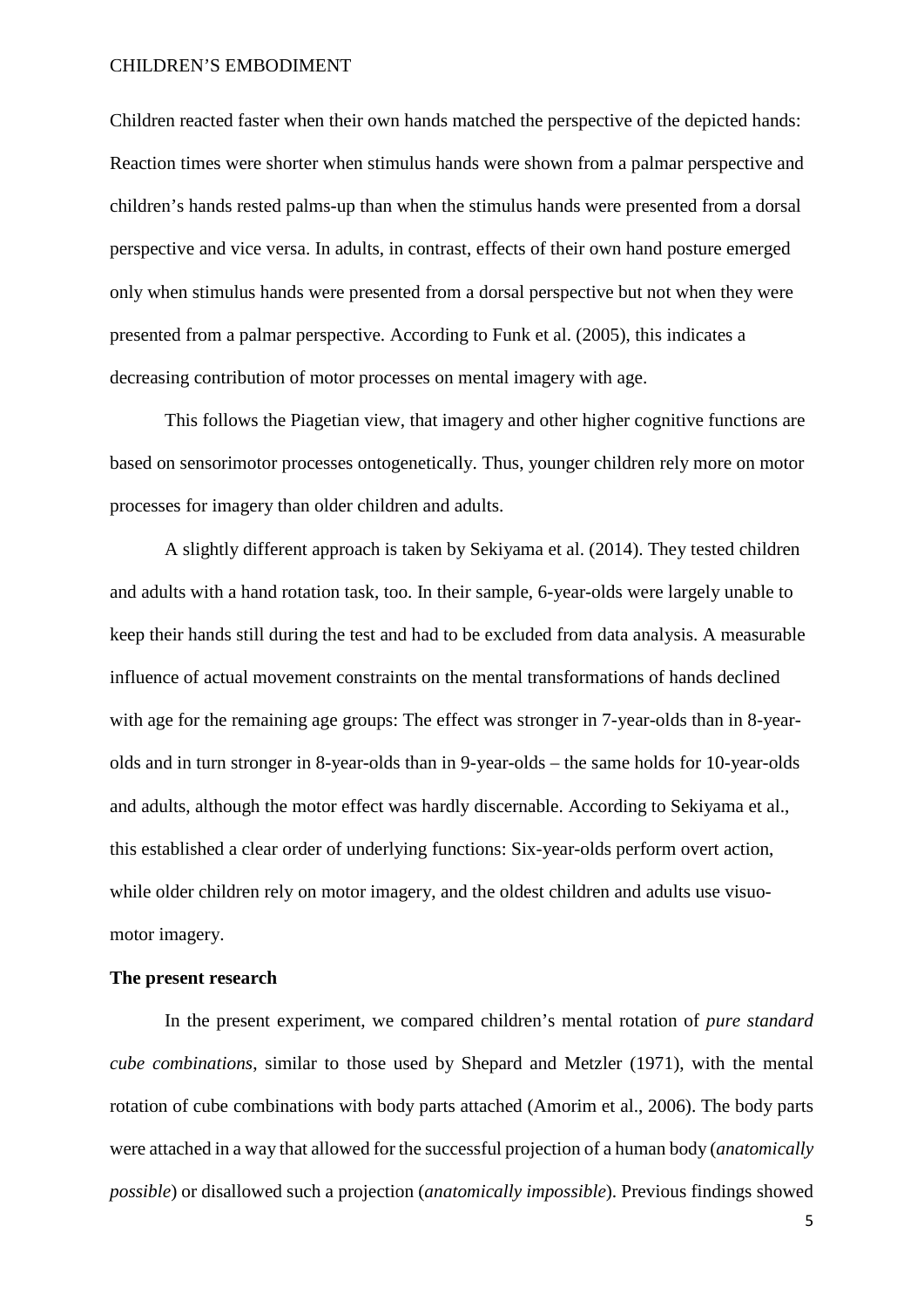that in adults the attachment of body parts led to specific embodiment effects: Anatomically possible stimuli enhanced mental rotation performance, while anatomically impossible stimuli impeded the performance compared to the pure cube stimuli (Krüger, Amorim et al., 2014).

The goal was to investigate whether these specific embodiment effects on mental rotation are already present in children. Generally, to quantify the extent of embodiment as effect sizes and compare it between different age groups seems methodologically debatable to us, because different levels of performance between age groups imply different population means and variance (see Cohen, 1977). Therefore, we were looking for qualitative changes, that is, whether an effect of embodiment is already present or not in a specified age group. More specifically, we examined whether children show benefits of a projection of the human body onto the anatomically possible stimuli and/or the inflexible processing of anatomically impossible stimuli, as previously reported for adults (e.g., Krüger, Amorim et al., 2014). A lack of such effects in children would strongly support the idea that imagery functions become integrated with age, because the benefits of a projection of the human body onto the anatomically possible stimuli and the inflexible processing of anatomically impossible stimuli, would have been acquired through development. In turn, the Piagetian view that imagery is based on sensorimotor processes would be hard to reconcile with such effects lacking among children (see also Ebersbach & Krüger, 2016).

## **Method**

## **Participants**

Only kindergartners older than 5 years were included in this study, as younger children cannot reliably solve standard mental rotation tasks – even those adapted for children (Estes, 1998). To test for possible differences between kindergartners and school children, as reported in previous mental rotation studies (e.g., Krüger & Krist, 2009a, 2009b), first-graders were included additionally. The tested kindergartners were not enrolled in any preschool education program.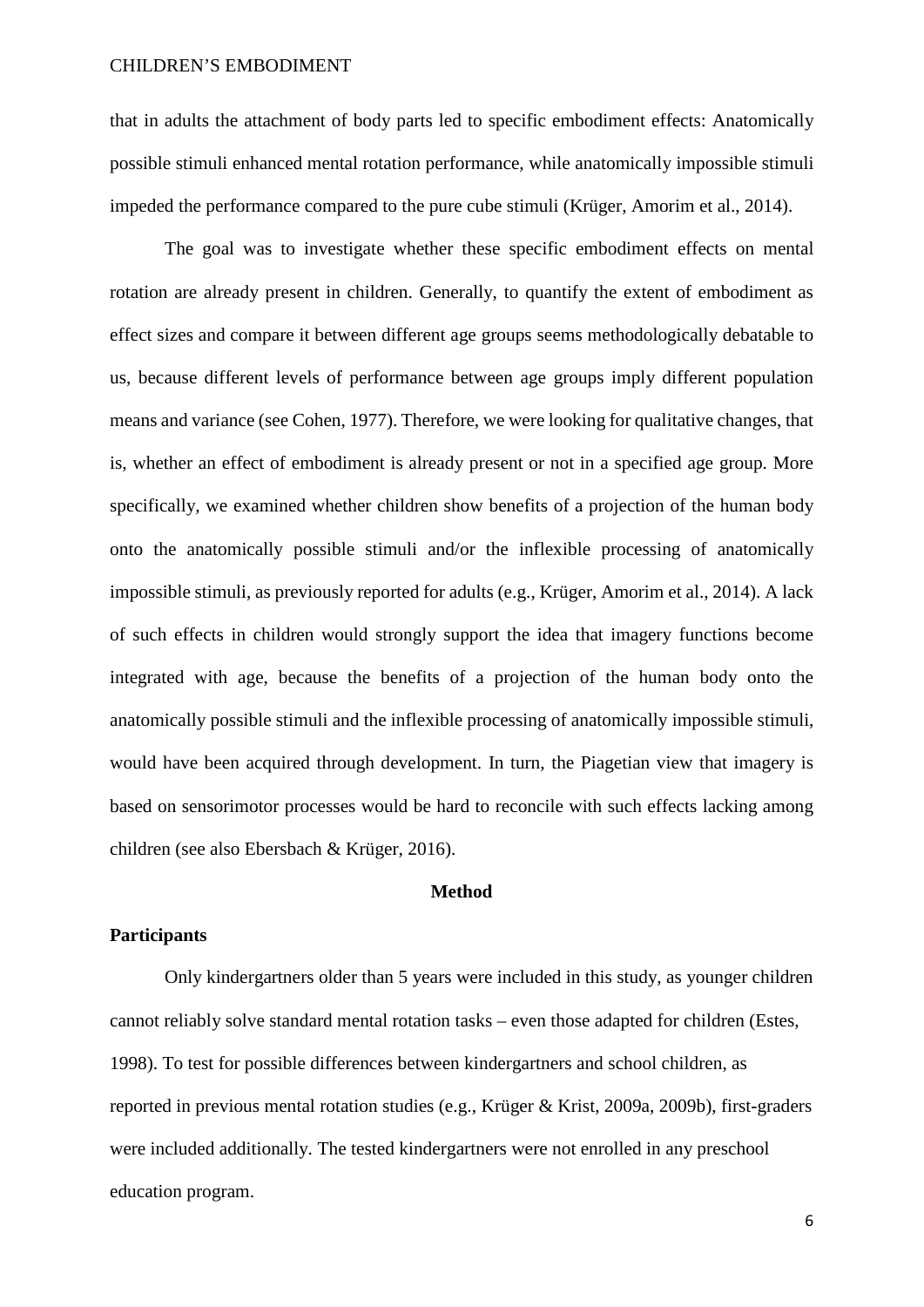A total of 66 children was recruited for this study. However, six children did not finish the experiment due to non-compliance and had to be excluded. Of the remaining 60 children, 30 were kindergartners ( $M = 71$  months,  $SD = 4$ ,  $min = 65$ ,  $max = 79$ ; 16 girls, 14 boys) and 30 were first-graders (*M* = 86 months, *SD* = 3, *min* = 80, *max* = 93; 15 girls, 15 boys). All children were right-handed (handedness was determined by asking children to write their own name). They participated with the consent of their parents and could end cooperation anytime on their own behalf. Participation was rewarded with sweets. All children were tested in a separate room in their school or kindergarten by the same female experimenter.

## **Materials**

Usually, mental rotation in children is tested by means of 2D stimuli to reduce complexity and task demands – in contrast to the quasi 3D stimuli, used for adults (e.g., Marmor, 1975). However, there is a recent example that at least first-graders can cope with quasi 3D stimuli in a mental rotation task if presented with cubes with differently colored surfaces (Lütke & Lange-Küttner, 2015). Therefore, quasi 3D stimuli were used in the current experiment to enhance comparability with the findings in adults (Krüger, Amorim et al., 2014). Test stimuli consisted of pictures of cube combinations, either pure or with body parts attached (Fig. 1). When attached, body parts were replacing cubes to keep the different stimuli comparable. Body parts were placed at positions that allowed or disallowed the projection of anatomically possible body postures. There were four basic cube combinations. All pictures were rotated from their baseline (0°) by  $5^{\circ}$ ,  $45^{\circ}$ ,  $90^{\circ}$ ,  $135^{\circ}$ ,  $175^{\circ}$ ,  $185^{\circ}$ ,  $225^{\circ}$ ,  $270^{\circ}$ ,  $315^{\circ}$ , and 355°. Mirror-images were created of each of these pictures. This resulted in 3 (condition: pure, anatomically possible, anatomically impossible) x 4 (basic cube combinations) x 10 (angles of rotation) and 2 (mirror-images)  $= 240$  pictures. For training purposes, an additional cube combination with colored cubes was created and rotated and mirrored as the actual test stimuli (Fig. 2).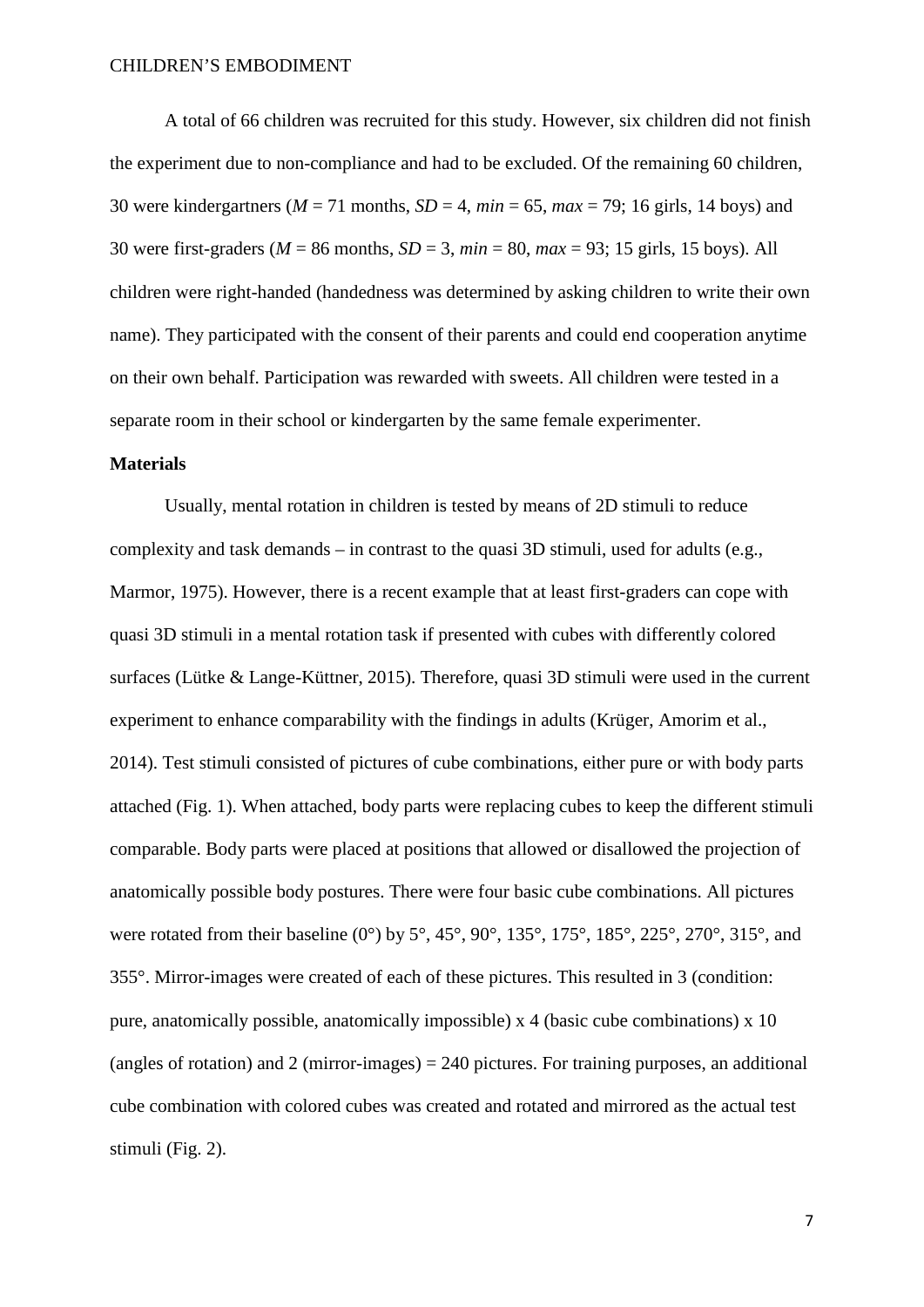All stimuli were presented on a Samsung RC 530 Laptop (15.6", 1366 x 768 pixels) connected with an external keyboard. The external keyboard had all keys removed but the "0/ins" key at the right and "alt" key at the left. The empty keys were covered with cardboard while the remaining right key was painted red and the remaining left key was painted yellow. E-Prime software was used for presentation and the measurement of reaction times (RT) and accuracy (ACC).

## **Procedure**

Participants were presented with two pictures at a time (Fig. 3). The left picture was the target presented at  $0^\circ$ . The right picture was in half of the trials identical to the target picture and in the other half of the trials it was a mirror image of the target picture always rotated between 5° to 355°. Both pictures were matched for condition (pure, anatomically possible, anatomically impossible). Participants were asked to press the red button with their right hand if the pictures were the same and to press the yellow button with their left hand if the pictures were different. When they pressed the correct button, a smiley appeared on the screen and a pleasant tune was played. But when the wrong button was pressed, a frowny appeared and an unpleasant tune was played. After every trial, the experimenter had to trigger the next trial manually.

For training, children were presented with eight training trials with the colored cube combinations. The first two trials were handled by the experimenter. Both trials were "same" trials. In the first trial, the experimenter demonstrated the correct solution. To defuse children's fear and surprise of making mistakes, she deliberately pressed the wrong button in the second trial. Then children were allowed to solve the six remaining training trials by themselves. In half of the training trials, "same" was the correct answer. During the training, children were allowed to ask questions and request additional information.

Then the actual test started. Children were informed to remain silent and concentrate on the test. No questions were allowed nor further information was given. If children were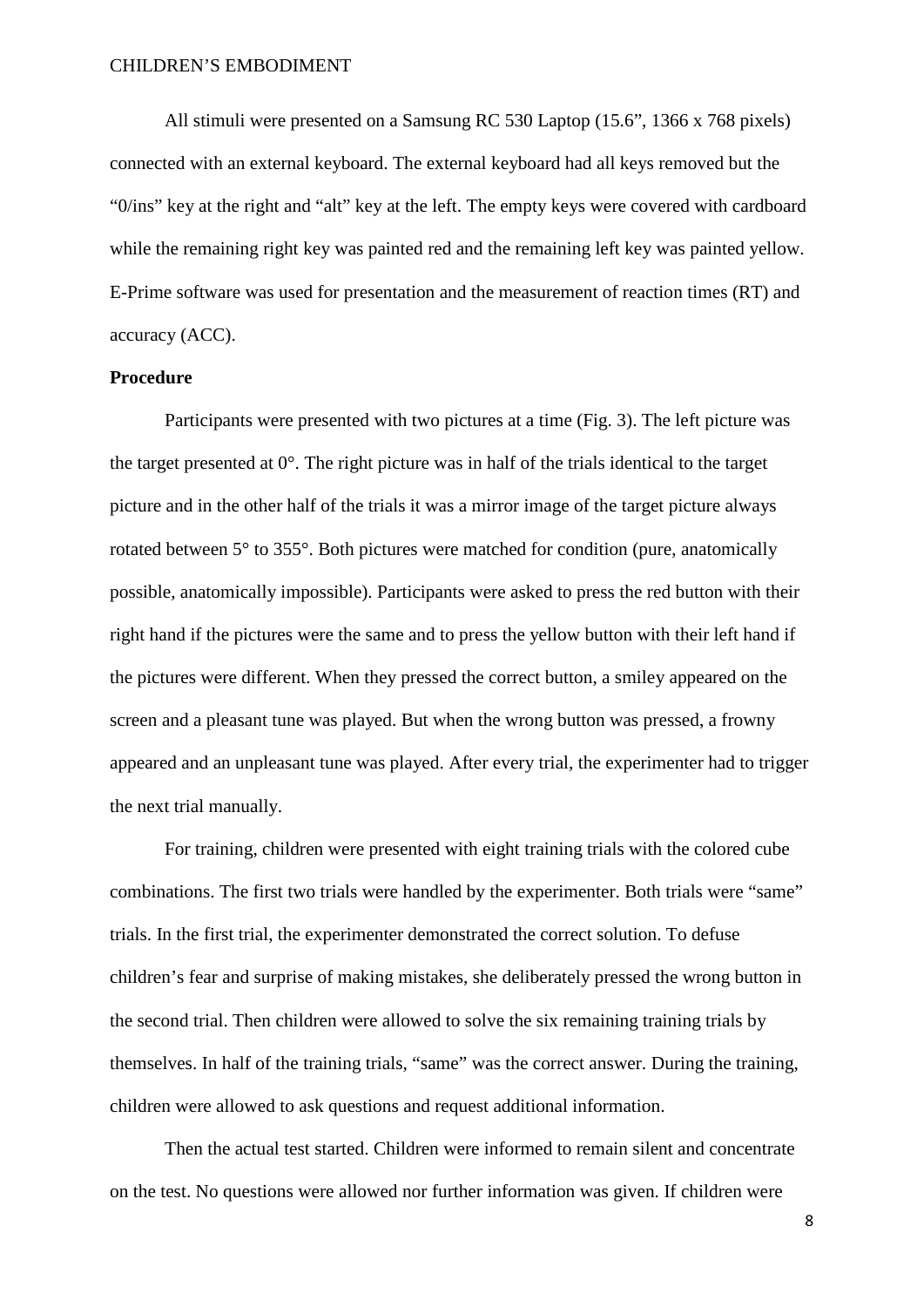becoming agitated, a short break was allowed. After every 60 trials, a regular break was scheduled. The actual test consisted of 3 (condition: pure, anatomically possible, anatomically impossible) x 4 (basic combinations) x 10 (angles of rotation: 5°, 45°, 90°, 135°, 175°, 185°, 225°, 270°, 315°, & 355°) x 2 (mirror-images) = 240 trials. All trials were presented in a random order.

## **Results**

All children solved the tasks reliably above chance on an individual level (i.e., more than 133 correct answers out of 240, Binomial distribution,  $p < .05$ ). Therefore, it was assumed that all participants were able to handle the task in a meaningful way and were therefore included in the final analysis.

#### **Accuracy**

For the analysis of the accuracy (ACC), the number of correct reactions was converted into percent. Data were aggregated across the four different basic cube combinations and across the trials where the shortest rotation path to the upright position of the target was the same (e.g., 175° and 185°; for further consideration of the data aggregation, see Appendix A). Aggregated data were submitted to a 3 (conditions: pure, anatomically possible, anatomically impossible) x 5 (angles of rotation: 5°, 45°, 90°, 135°, 175°) x 2 (age group: kindergartners, first-graders) ANOVA.

This ANOVA yielded main effects for condition,  $F(2, 116) = 32.62$ ,  $p < .001$ ,  $p^2 = .36$ , angle of rotation,  $F(4, 232) = 39.35$ ,  $p < .001$ ,  $p = .40$ , and age,  $F(1, 58) = 7.60$ ,  $p = .008$ ,  $p^2 =$ .12. Unsurprisingly, first-graders were more often correct  $(M = 87.6\%$ ,  $SD = 9$ ) than kindergartners ( $M = 79.7\%$ ,  $SD = 13$ ).

Comparing performance for the different conditions, planned *t*-tests revealed that children performed better when they rotated the anatomically possible stimuli ( $M = 88.6\%$ , *SD* = 13), as compared to the pure cube stimuli ( $M = 81.0\%$ , *SD* = 11),  $t(59) = 7.04$ ,  $p < .001$ ,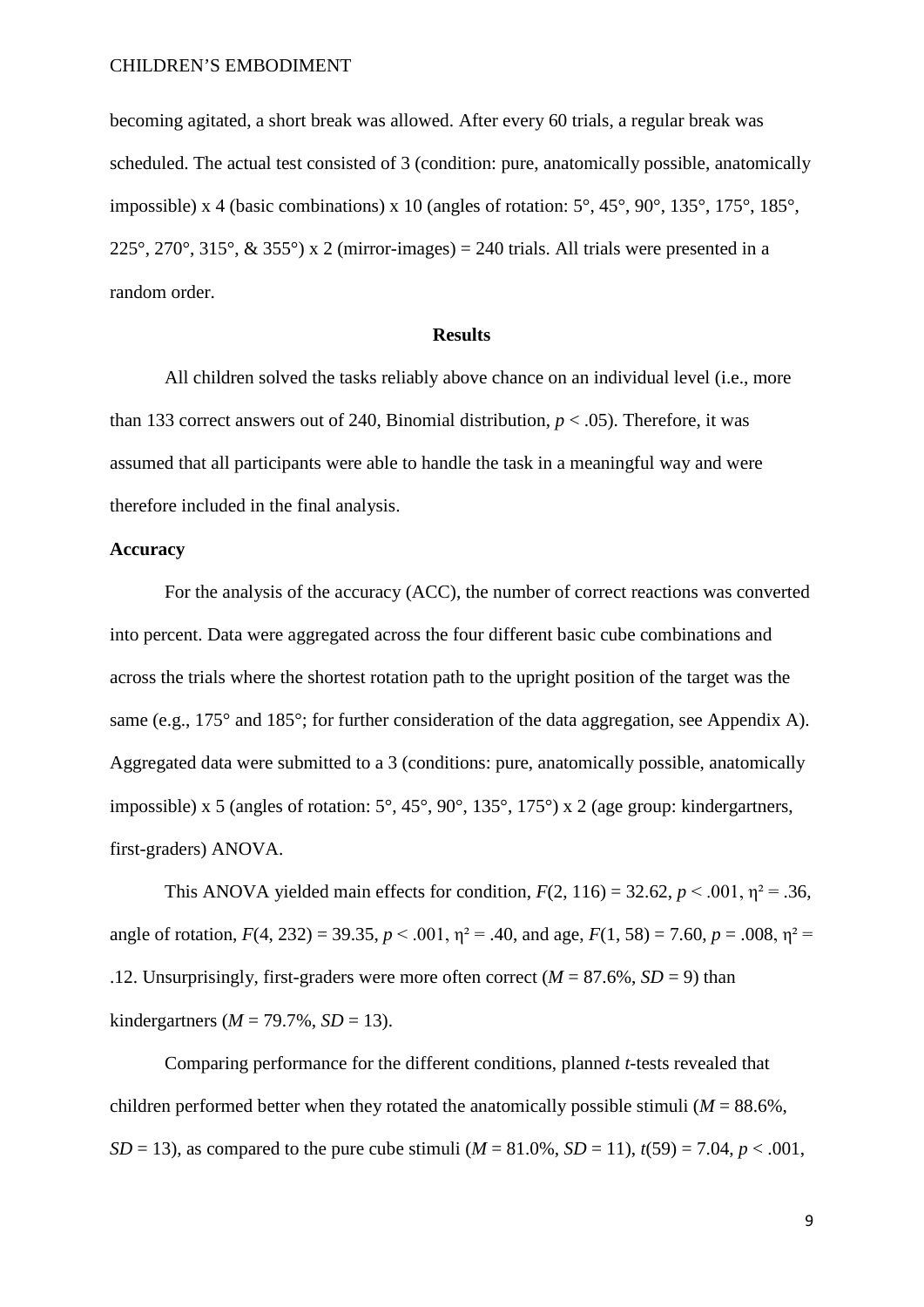$d = 0.62$ , but there was no reliable difference between the pure and the anatomically impossible stimuli ( $M = 81.3\%$ ,  $SD = 11$ ),  $t(59) = 0.30$ ,  $p = .77$ .

 Although descriptively ACC was not strictly proportional to the angle of rotation (participants were better at 175° than at 135° rotations), the relationship between the two variables yielded a significant linear trend,  $F(1, 48) = 61.34$ ,  $p < .001$ ,  $p^2 = .51$ , which explained more variance than a quadratic one,  $F(1, 48) = 35.98$  $F(1, 48) = 35.98$  $F(1, 48) = 35.98$ ,  $p < .001$ ,  $p^2 = .38$ .<sup>1</sup>

 Furthermore, the factors condition, angle of rotation, and age were involved in a number of interactions, not easily to disentangle: There were interactions between condition and angle of rotation,  $F(8, 464) = 2.89$ ,  $p = .004$ ,  $\eta^2 = .05$ , age and angle of rotation,  $F(4, 232)$  $= 3.83, p = .005, \eta^2 = .06$ , as well as condition, age, and angle of rotation,  $F(8, 464) = 2.05, p$  $= .039$ ,  $\eta^2 = .03$ . These interactions might be a result of the afore mentioned irregularity concerning the 135 $^{\circ}$  and 175 $^{\circ}$  trials, because – for first-graders in the pure cubes condition – the relationship between angle of rotation and ACC was better described by a quadratic function, but in all other cases as linear (see Table 1).

 Importantly, there was no significant interaction between the factors condition and age,  $F(2, 116) = 1.54$ ,  $p = .22$ ,  $\eta^2 = .03$ , suggesting similar effects of the stimulus conditions in both age groups.

#### **Reaction times**

 $\overline{a}$ 

Only reaction times (RTs) for correct reactions were considered. Additionally, RTs for the trials including mirror-images were excluded (see Shepard & Metzler, 1971). RTs were aggregated in the same way as the ACC and aggregated data were submitted to a 3 (conditions: pure, anatomically possible, anatomically impossible) x 5 (angles of rotation: 5°, 45°, 90°, 135°, 175°) x 2 (age group: kindergartners, first-graders) ANOVA.

<span id="page-12-0"></span> $1 \text{ n}^2$  is taken as an indicator for explained variance here.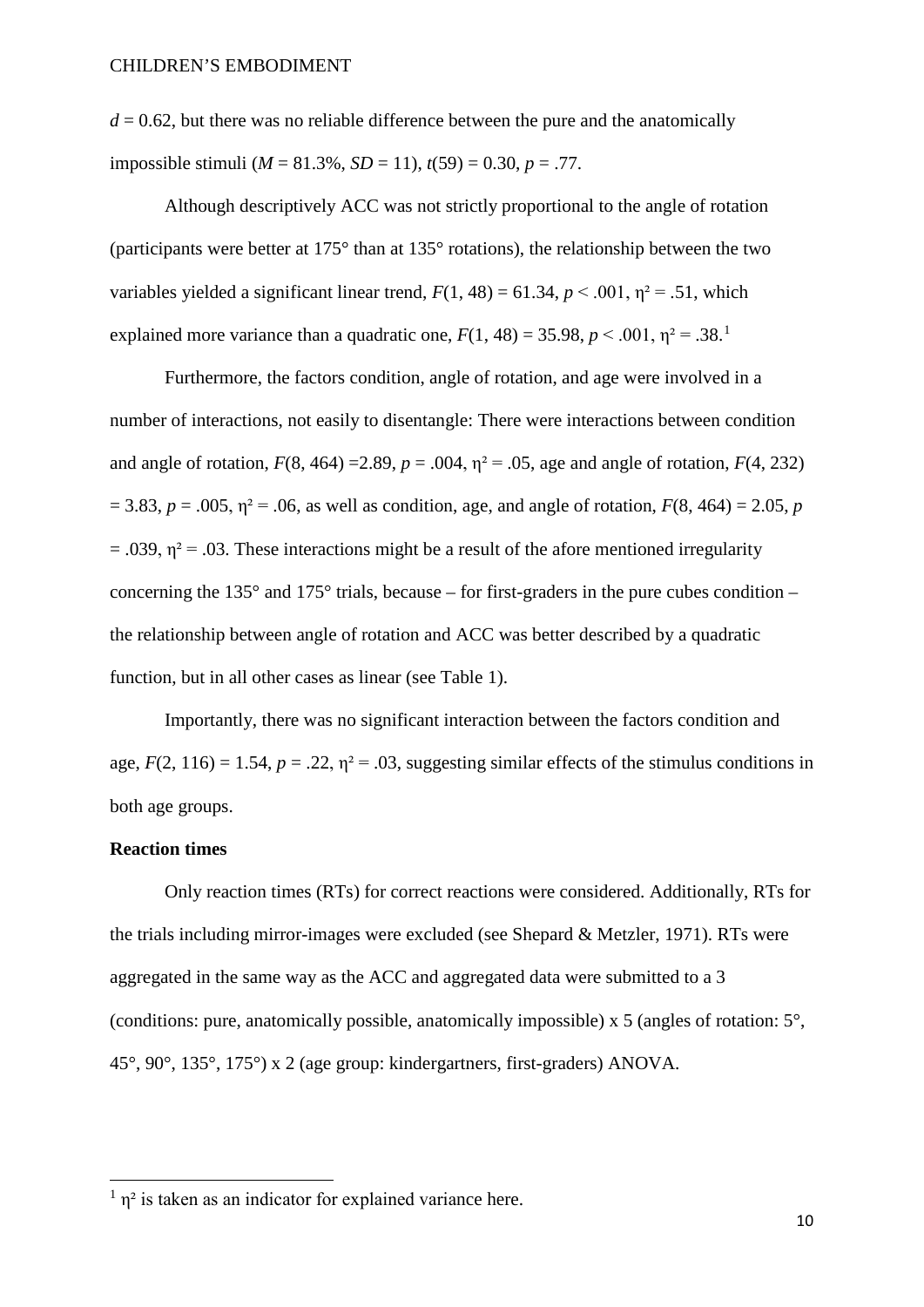There were main effects for condition,  $F(2, 116) = 21.92$ ,  $p < .001$ ,  $\eta^2 = .27$ , angle of rotation,  $F(4, 232) = 62.95$ ,  $p < .001$ ,  $\eta^2 = .52$ , and age,  $F(1, 58) = 5.56$ ,  $p = .011$ ,  $\eta^2 = .09$ . Indeed, first-graders were faster ( $M = 5248$  ms,  $SD = 1480$ ) than kindergartners ( $M = 6410$ ms,  $SD = 2257$ ). As there was no significant interaction between condition and age, again similar effects of the stimulus conditions in both age groups can be assumed. In addition, there was no interaction between condition and angle of rotation,  $p_s > .20$ .

 Planned *t*-tests revealed performance differences between the different conditions (see Fig. 1): Children were faster in rotating the anatomically possible stimuli ( $M = 5318$  ms,  $SD =$ 1949) than rotating the pure stimuli ( $M = 5708$  ms,  $SD = 2219$ ),  $t(59) = 2.11$ ,  $p = .02$ ,  $d =$ 0.19, and they were faster rotating the pure stimuli than rotating the anatomically impossible stimuli ( $M = 6460$  ms,  $SD = 2205$ ),  $t(59) = 4.72$ ,  $p < .001$ ,  $d = 0.34$ .

As can be expected in a mental rotation task, RT increased with angles of rotation (Fig. 4). This description is in line with a significant linear trend,  $F(1, 58) = 125.81, p < .001$ ,  $\eta^2 = .68$ , and a significant quadratic trend,  $F(1, 58) = 41.04$ ,  $p < .001$ ,  $\eta^2 = .41$ . However, as with the ACC, the fit of the linear trend was better.

#### **Discussion**

All children performed above chance on an individual level, which could not have been taken for granted, as the task was not simplified for children's use. Instead, task demands were exactly the same as in the original task for adults (Krüger, Amorim et al., 2014). Generally, the first graders performed more accurately and faster than kindergartners, suggesting that a quantitative development takes place in this relatively short time period of 15 months. An approximate linear trend between rotation disparity and both ACC and RT, as typical for mental rotation, was revealed. This indicates that children relied on analog mental transformations to solve the tasks (Shepard & Metzler, 1971).

 Children in both age groups showed both effects of embodiment: For one thing, they benefitted from anatomically possible stimuli, as they were faster rotating them and made less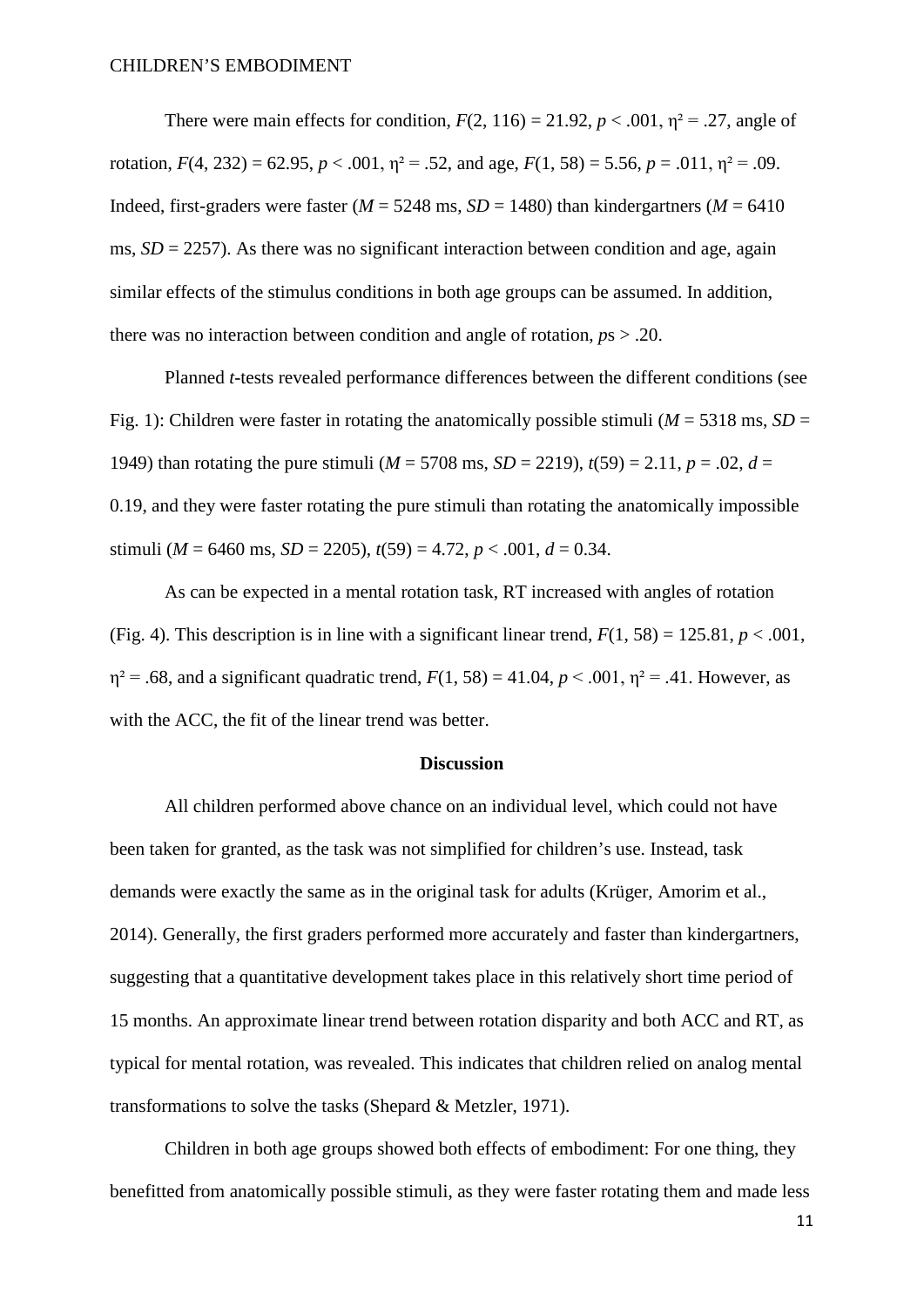mistakes as compared to the pure cube combinations. For another thing, they were inflexible in the use of anatomically impossible stimuli, as they were distinctively slower in rotating them – compared to anatomically possible stimuli and even to pure cube combinations. There were no indications for qualitative differences between the age groups concerning embodiment effects as both emerged in both age groups. This finding that children showed the same embodiment effects as adults is in line with the Piagetian assumption of imagery being based on sensorimotor processes, developing quite early (Funk et al., 2005; see also Sekiyama et al., 2014).

 However, one might argue that the tested children were already too old for such a conclusion to be drawn. Potentially, younger children, if tested in the same way, might show no such effect of embodiment. Such a claim cannot be easily disapproved at the moment, because children younger than five years of age cannot reliably be tested with classical mental rotation paradigms (Estes, 1998; see Davis, 2015, for an overview). However, future studies with new paradigms may resolve this issue. For example, a recent paradigm suggested that the relation between angle disparity and RT can be demonstrated already in 3-year-olds (Krüger, Kaiser, Mahler, Bartels, & Krist, 2014). Such paradigms should be adapted to examine potential effects of anatomically possible and impossible stimuli on mental rotation in even younger children.

Furthermore, another interpretation has to be mentioned. There is also the possibility that motor imagery and motor control are functionally the same and provide the basis for all imagery processes – and that they cannot be disentangled at all (Gibbs, 2005; Prinz, 1990). The present finding of no qualitative change between adults and children is in line with such a theoretical approach, too.

 Another aspect that should be considered in future studies are the apparent inconsistencies in the reported effects of embodiment on mental rotation. This becomes obvious with the mental rotation of hands. Children's mental rotation of hands were used to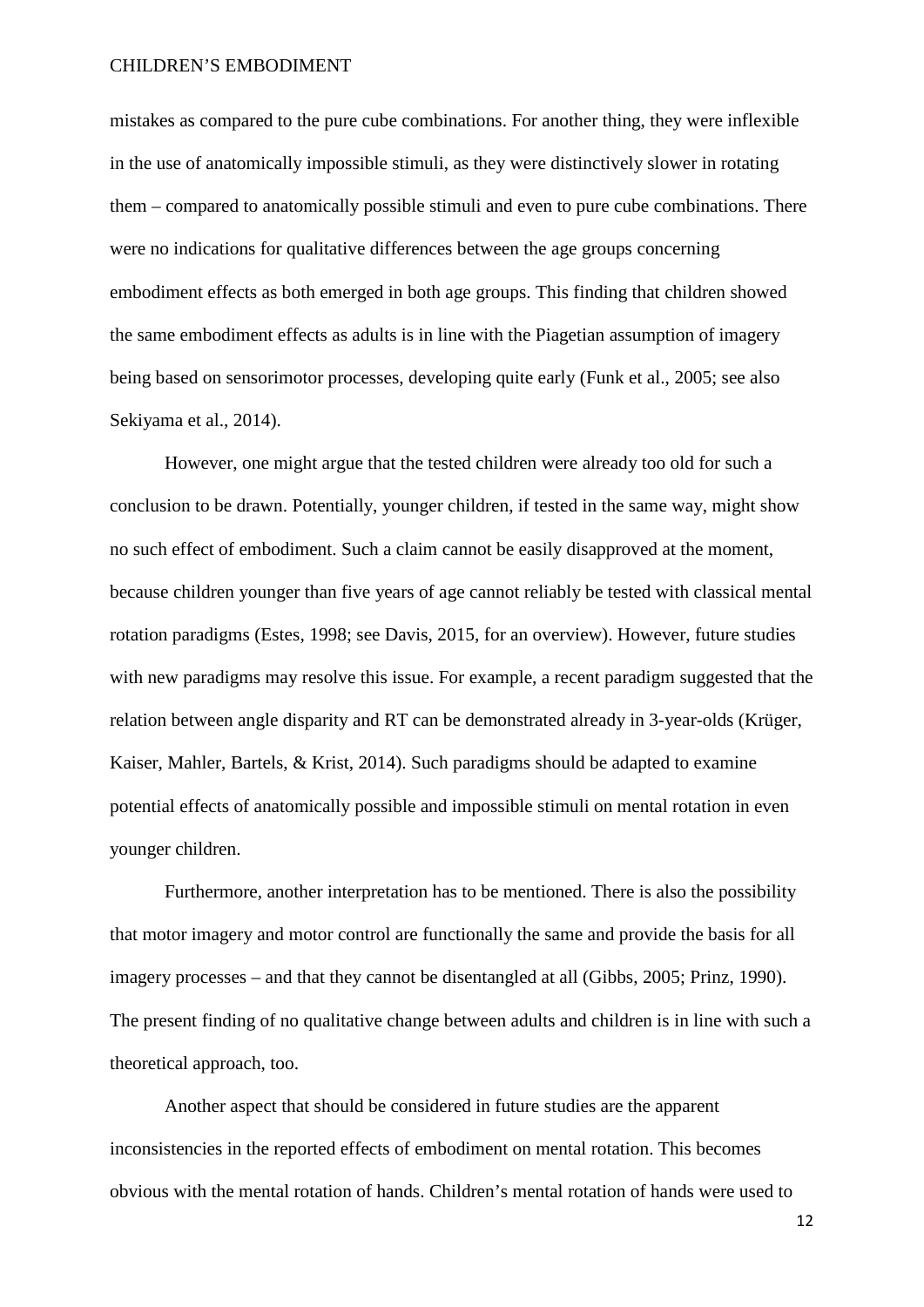argue for and against a Piagetian approach (e.g., Funk et al., 2005, vs. Conson et al., 2013). Furthermore, studies that report evidence for a more stable embodiment with age do so for completely different age groups (e.g., Krüger & Krist, 2009: kindergartners and primary school children; Conson et al., 2013: adolescents). Therefore, these findings are hard to reconcile. Conson et al. (2013) and Sekiyama et al. (2014) pointed out that differences in the conceptualization of the mental rotation tasks might be responsible for these inconsistencies. All hand rotation tasks mentioned were in essence laterality tasks (Conson et al., 2013; Funk et al., 2005; Sekiyama et al., 2014). That means that participants were presented with one picture of a hand and were asked to indicate whether it was a left or a right hand. To our knowledge, only one different task was used: One large hand was presented with two small comparison hands and participants were asked to indicate the small hand that was identical with the large one (Krüger & Krist, 2009a, 2009b). Indeed, different task types could influence the results, but cannot explain the diametrically opposed divergences between the findings by Conson et al. (2013) and Sekiyama et al. (2014) for the essentially same hand mental rotation task with overlapping age groups. In our opinion these inconsistencies only highlight the need for the implementation of new approaches as we did with our present study.

#### **Conclusions**

 The occurrence of embodiment effects in children in the present study mirrored that of adults in the original study, using the same tasks (Krüger et al., 2014). It seems especially noteworthy to us, that the performance decline with anatomically impossibly placed body parts was as dominant in children as in adults, because it emphasizes the inflexible use of embodiment in both age groups.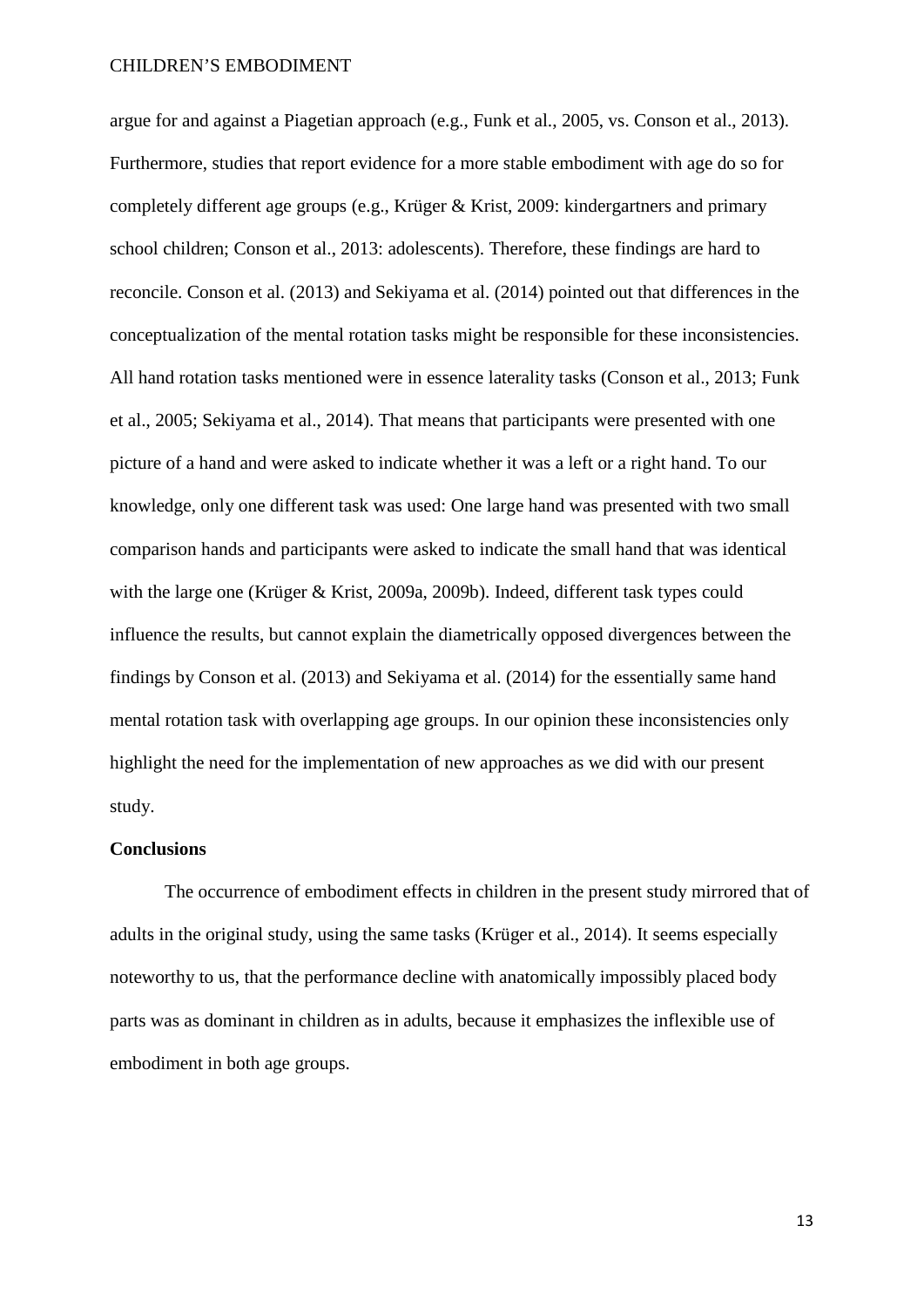#### **References**

Amorim, M.-A, Isableu, B., & Jarraya, M. (2006). Embodied spatial transformations: "Body analogy" for the mental rotation of objects. *Journal of Experimental Psychology: General, 135*, 327-347.

Caeyenberghs, K., Wilson, P. H., van Roon, D., Swinnen, S. P., & Smits-Engelsman, B. C. M. (2009). Increasing convergence between imagined and executed movement across development: Evidence for the emergence of movement representations. *Developmental Science, 12*(3), 474-483.

- Cohen, J. (1977). *Statistical power analysis for the behavioral sciences.* New York: Academic Press.
- Conson, M., Mazzarella, E., & Trojano, L. (2013). Developmental changes of the biomechanical effect in motor imagery. *Experimental Brain Research, 226*, 441-449.
- Davis, B. (2015). *Spatial reasoning in the early years: Principles, assertions, and speculations*. London: Routledge.
- Ebersbach, M., & Krüger, M. (2016). View makes a difference: Presenting human figures from the back or front affects mental spatial transformations of children and adults. *Spatial Cognition and Computation, 16*(3), 173-191.
- Estes, D. (1998). Young children's awareness of their mental activity. The case of mental rotation. *Child Development, 69*(5), 1345-1360.
- Funk, M., Brugger, P., & Wilkening, F. (2005). Motor processes in children's imagery: The case of mental rotation of hands. *Developmental Science, 8,* 402-408.
- Gibbs, R. W. (2005). *Embodiment and cognitive science*. New York: Cambridge University Press.
- Jeannerod, M. (2001). Neural simulation of action: A unifying mechanism for motor cognition. *NeuroImage, 14*(1), 103-109.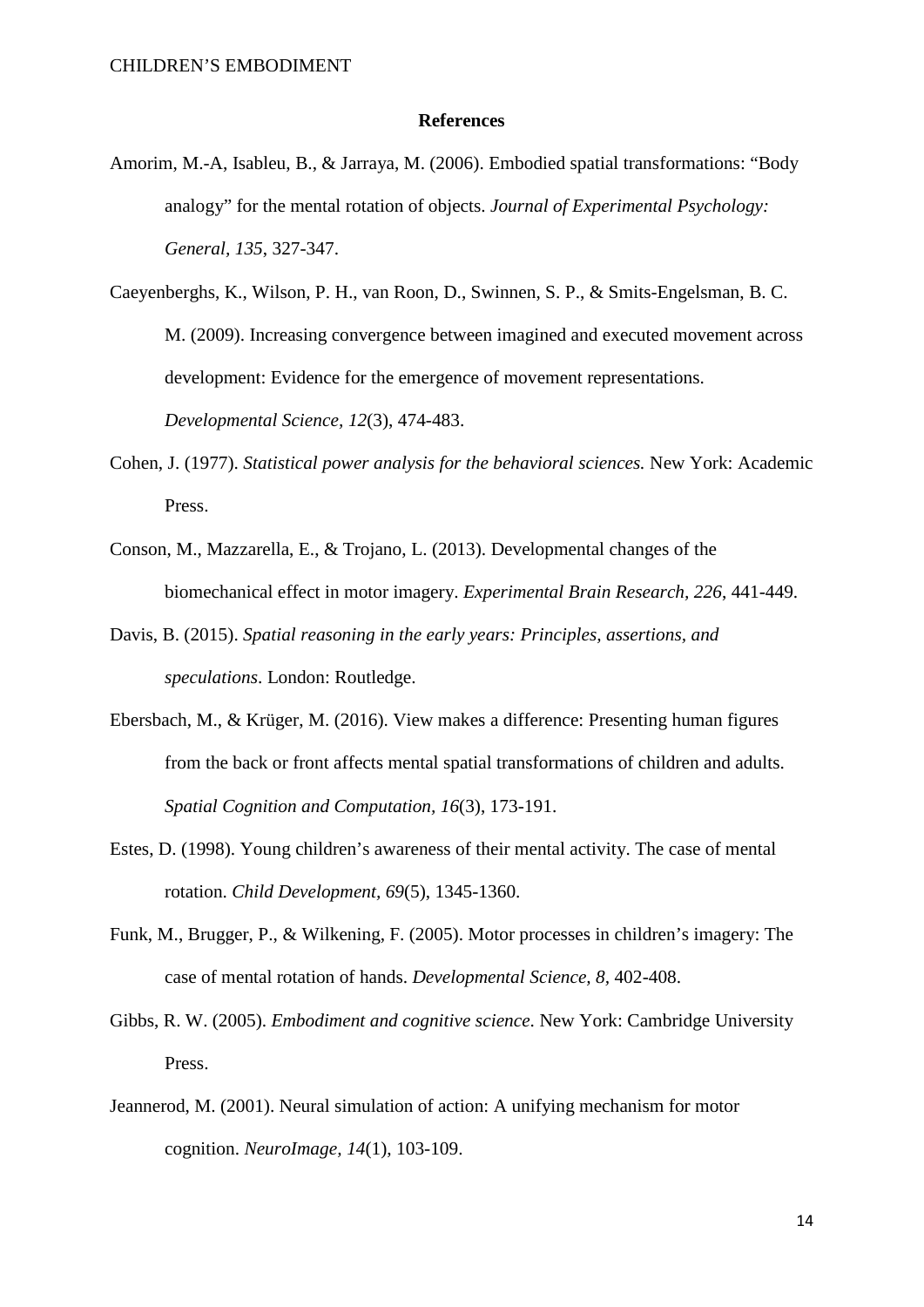- Krüger, M., Amorim, M.-A., & Ebersbach, M. (2014). Mental rotation and the motor system: Embodiment head over heels. *Acta Psychologica, 145*, 104-110.
- Krüger, M., Kaiser, M., Mahler, K., Bartels, W., & Krist, H. (2014). Analogue mental transformations in three-year-olds: Introducing a new mental rotation paradigm suitable for young children. *Infant and Child Development, 23*, 123-138.
- Krüger, M., & Krist, H. (2009a). Imagery and motor processes when are they connected? The mental transformation of body parts in development. *Journal of Cognition and Development, 10*, 239-261.
- Krüger, M., & Krist, H. (2009b). Verknüpfung von Vorstellung und Motorik in der Entwicklung: Die mentale Transformation bei Darstellungen von Händen [Integration of imagery and motor processes in development: Mental transformation with pictures of hands]. *Zeitschrift für Entwicklungspsychologie und Pädagogische Psychologie, 41*, 198-206.
- Liesefeld, H. R., & Zimmer, H. D. (2011). The advantage of mentally rotating clockwise. *Brain and Cognition, 75*, 101-110.
- Lütke, N., & Lange-Küttner, C. (2015). Keeping it in three dimensions: Measuring the development of mental rotation in children with the rotated colour cube test (RCCT). *International Journal of Developmental Science, 9*, 95-114.
- Marmor, G. S. (1975). Development of kinetic images: When does the child first represent movement in mental images? *Cognitive Psychology, 7*, 548-559.
- Parsons, L. M. (1987). Imagined spatial transformations of one´s hands and feet. *Cognitive Psychology*, *19*, 178-241.
- Parsons, L. M. (1994). Temporal and kinematic properties of motor behavior reflected in mentally simulated action. *Journal of Experimental Psychology: Human Perception and Performance*, *24*(4), 709-730.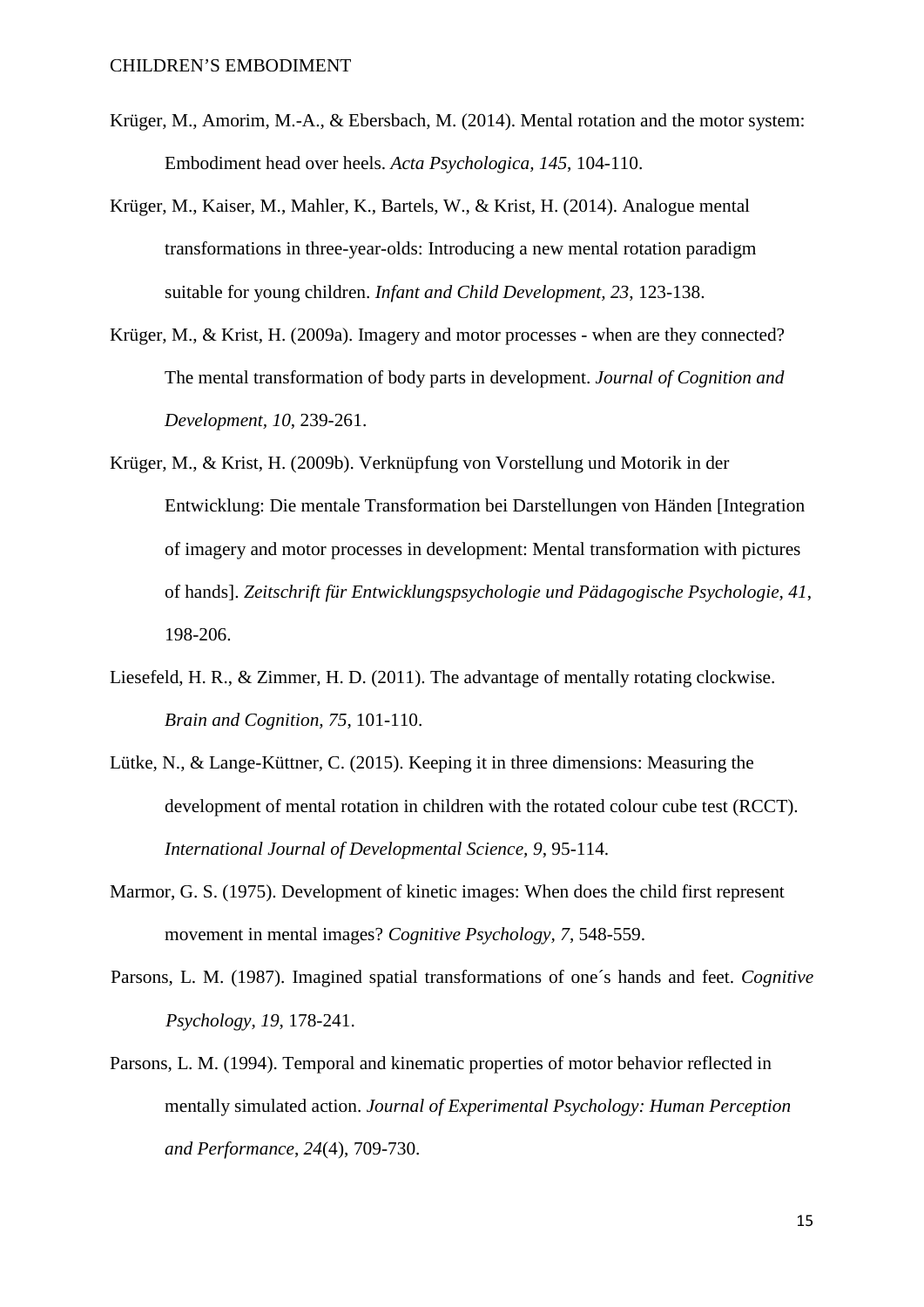- Prinz, W. (1990). A common coding approach to perception and action. In O. Neumann & W. Prinz (Eds.), *Relationships between perception and action* (pp. 167-201). Heidelberg: Springer.
- Sekiyama, K. (1982). Kinesthetic aspects of mental representations in the identification of left and right hands. *Perception & Psychophysics, 32*(2), 89-95.
- Sekiyama, K., Kinoshita, T., & Soshi, T. (2014). Strong biomechanical constraints on young children's mental imagery of hands. *Royal Society Open Science, 1*(4), 140118.
- Shepard, R. N., & Metzler, J. (1971). Mental rotation of three-dimensional objects. *Science*, *171*, 701-703.
- Wilson, M. (2002). Six views of embodied cognition. *Psychonomic Bulletin and Review, 9*(4), 625-636.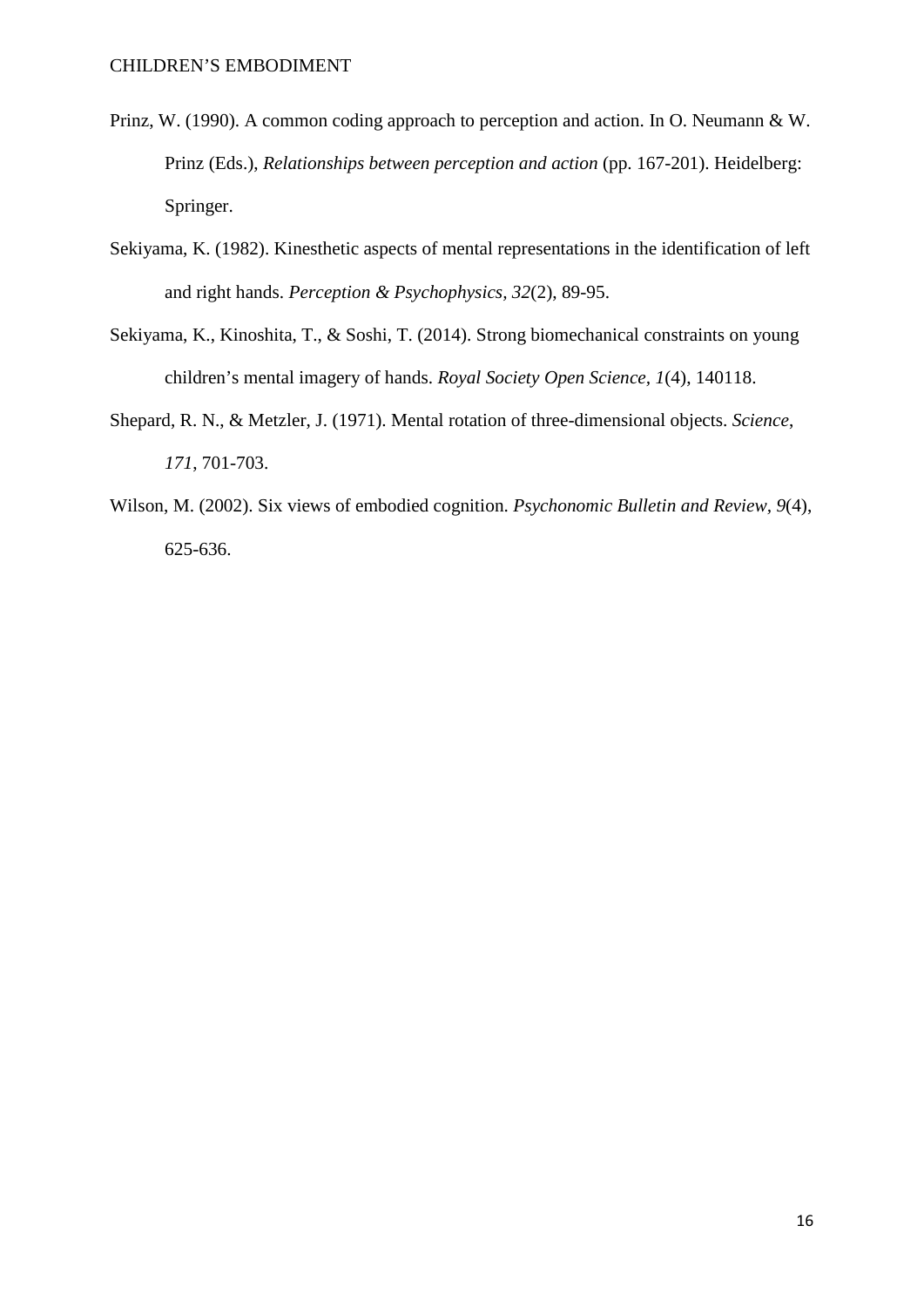## **Table 1**

*Indicators of fit of a linear and quadratic model (η²), describing the relationship between ACC and angle, separately for each condition and age group.*

|                | Condition |           |                              |           |              |            |  |
|----------------|-----------|-----------|------------------------------|-----------|--------------|------------|--|
|                | Pure      |           | <b>Anatomically Possible</b> |           | Anatomically |            |  |
|                |           |           |                              |           |              | Impossible |  |
| Age Group      | Linear    | Quadratic | Linear                       | Quadratic | Linear       | Quadratic  |  |
| Kindergartners | .55       | .49       | .48                          | .05       | .38          | .31        |  |
| First-Graders  | .32       | .42       | .21                          | .05       | .45          | .14        |  |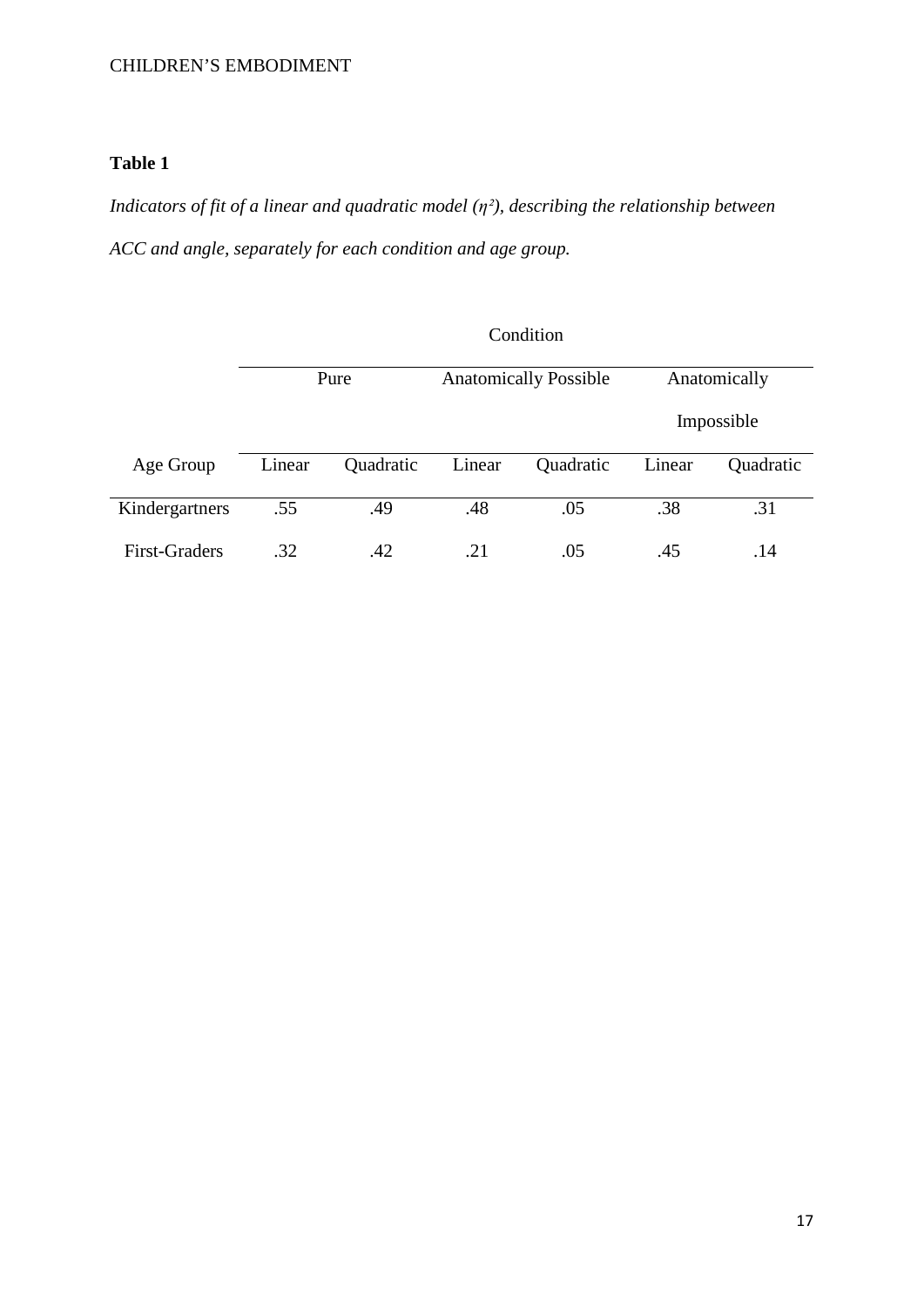

*Figure 1.* Examples of the basic cube combinations pure and with attachments (left: pure cubes, middle: anatomically possible, right: anatomically impossible).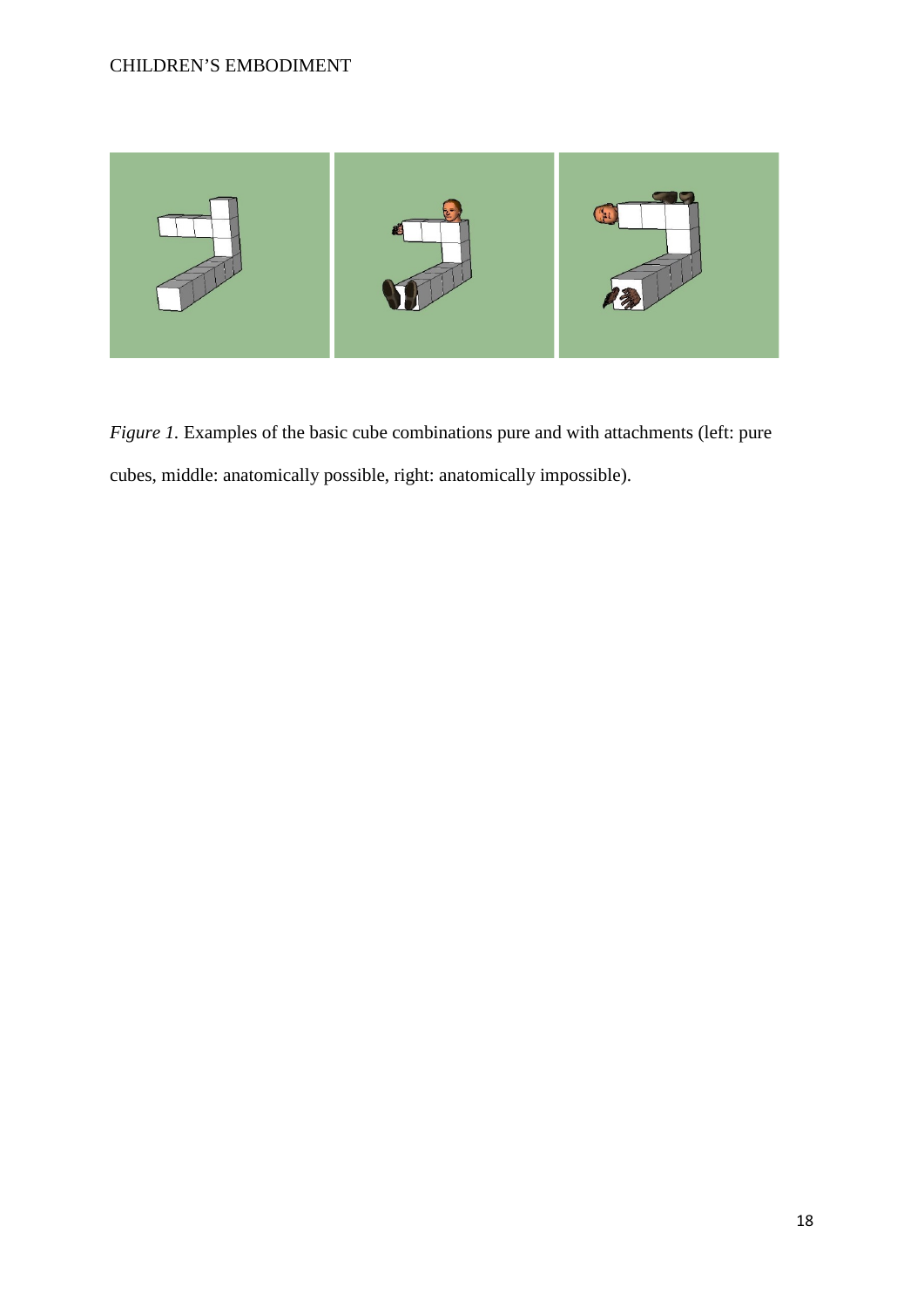

*Figure 2.* Baseline (0°) stimulus used for training.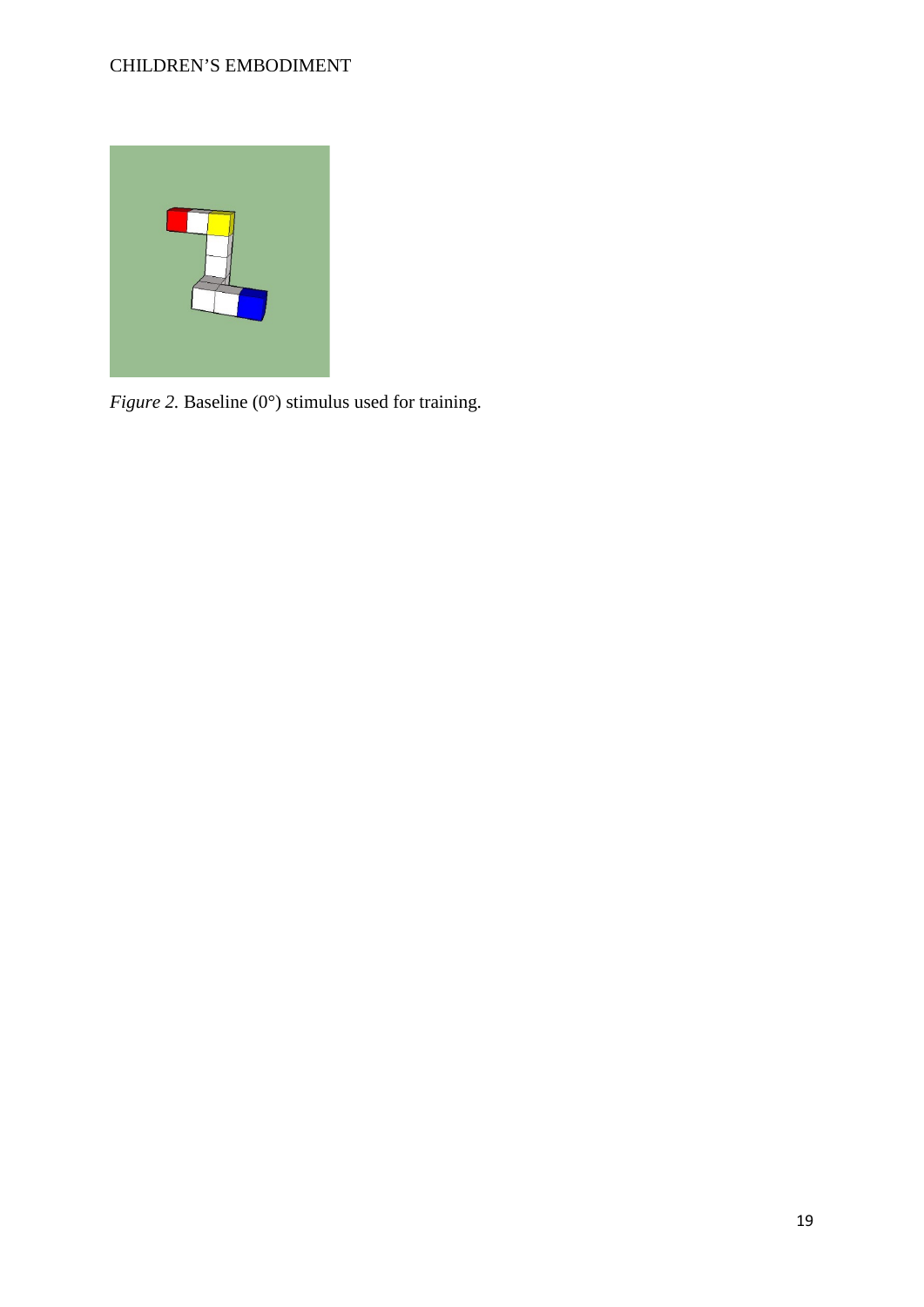

*Figure 3.* An example of the trials as seen by the participants. In this case the right picture is the mirror-image of the left one rotated by 135°. The correct answer would be "different" expressed by pressing the yellow key.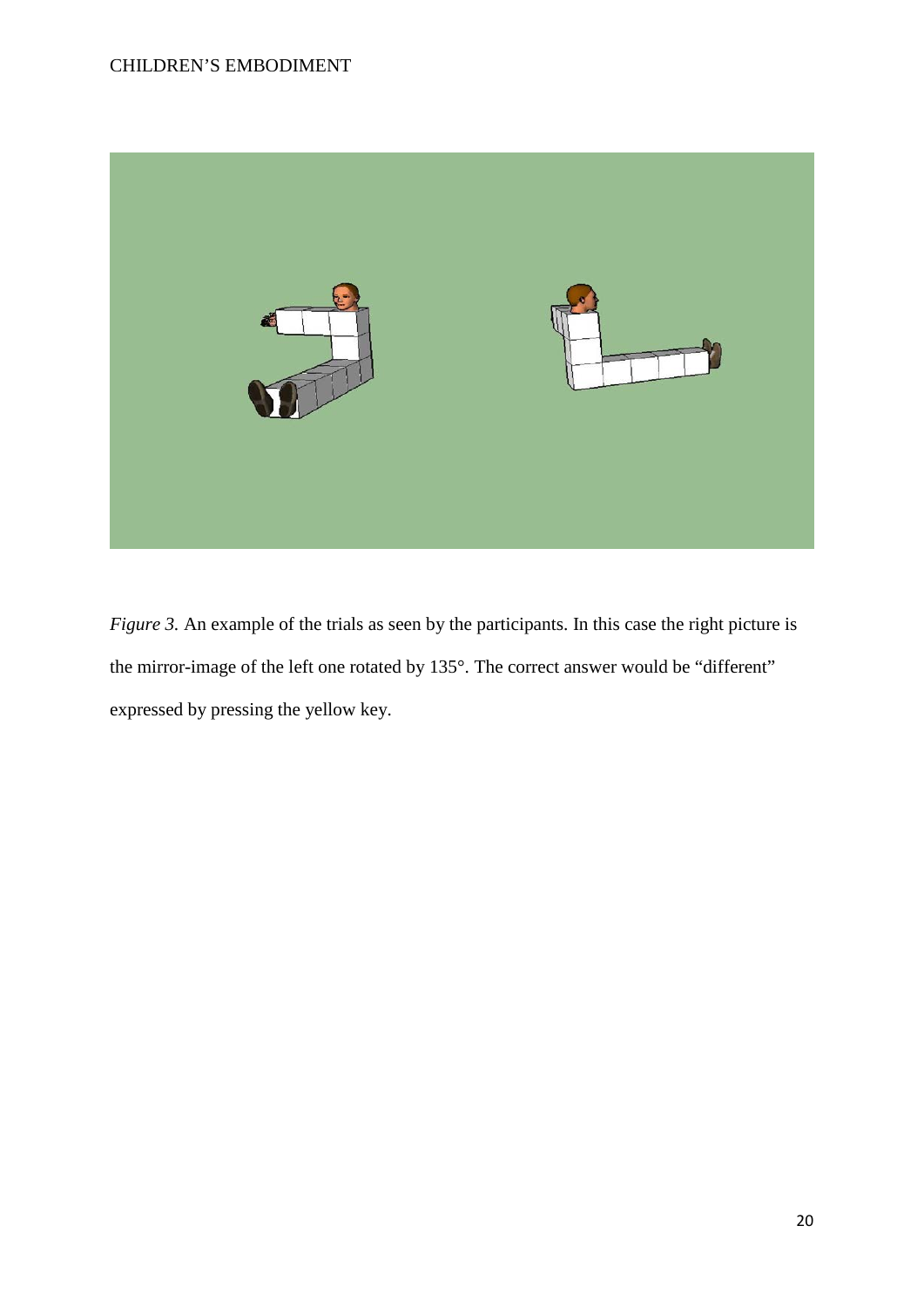

*Figure 4.* Mean RT (and *SE*) as function of angle of rotation overall and for the three different conditions.